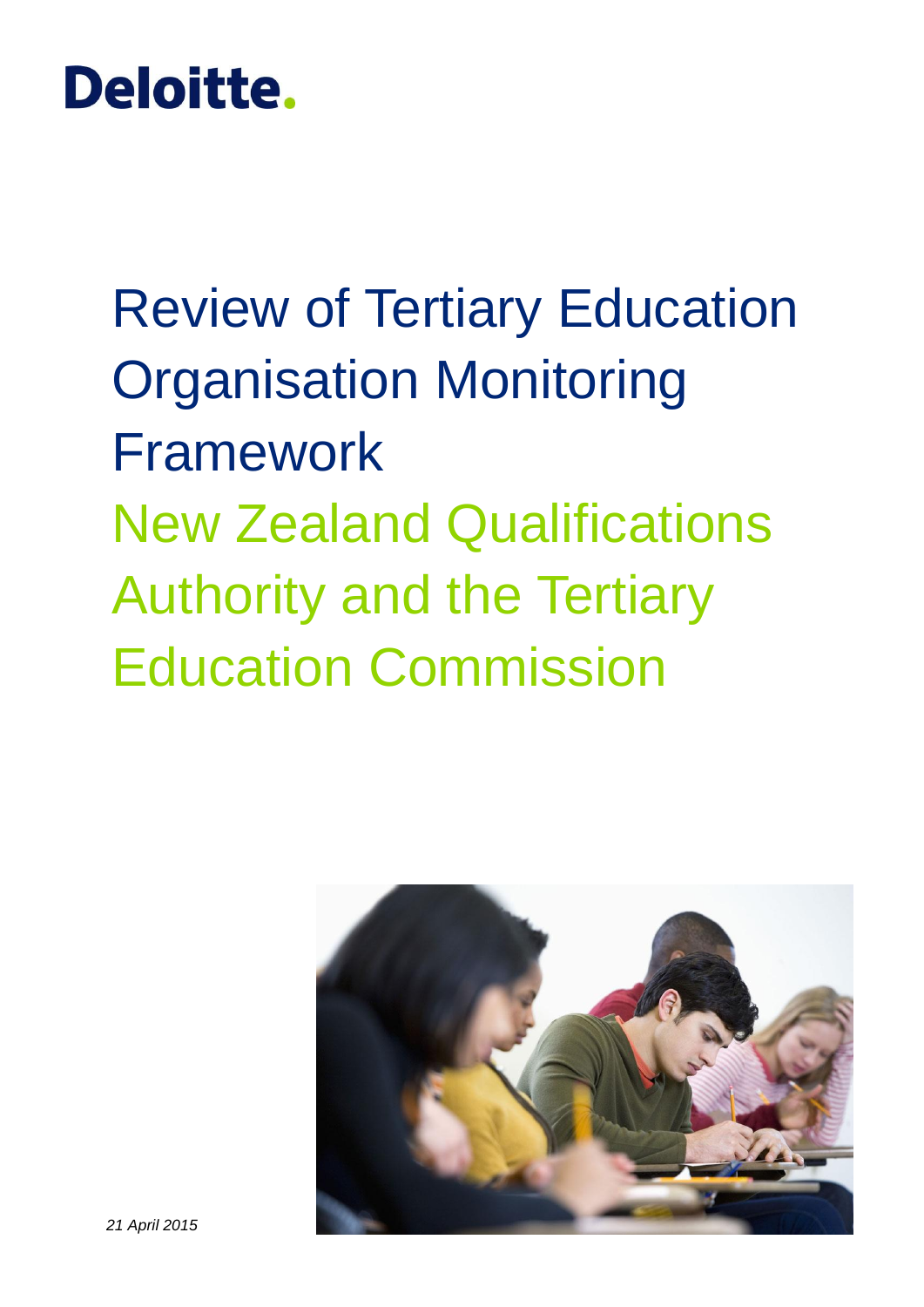# **Contents**

| 1. Executive Summary                    |    |
|-----------------------------------------|----|
| 2. Introduction                         | 5  |
| 3. New Zealand Qualifications Authority | 8  |
| 4. Tertiary Education Commission        | 14 |
| 5. Model Monitoring Framework           | 18 |
| 6. Findings                             | 21 |
| 7. Recommendations                      | 25 |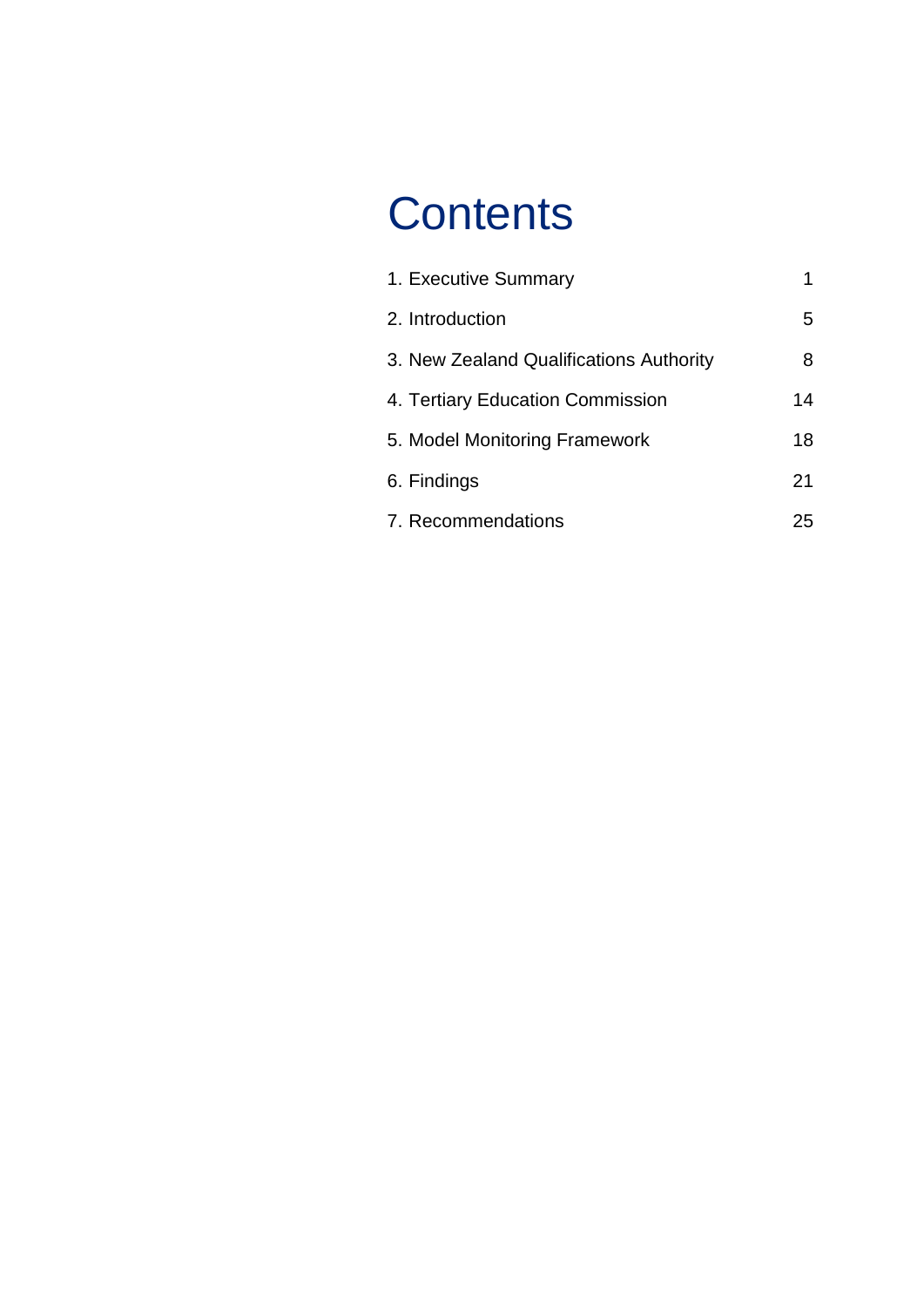# <span id="page-2-0"></span>1. Executive Summary

# **Summary of key points**

#### **Overall Conclusion**

The review concludes that the broad approach to monitoring TEOs has the principal elements expected of a comprehensive framework. It is a high trust model with a reliance on voluntary compliance. The educational outcomes aspect is anchored on the self-assessment and development approach inherent in the EER. Monitoring of funding has both a development focus (through Investment Plans) and an audit focus.

There is, however, a disconnect where the interests of the two organisations intersect around programme delivery. While NZQA's TEO review efforts in this area focus primarily on the quality of the learning outcomes, TEC is also concerned that the input mix that supports a quality outcome is delivered. This is because funding at the programme level is driven by learning inputs, with the funding at the TEO level an outcome of the programme funding and the EFTS contracted to be delivered.

It is noted that some of the issues that arose in the earlier TEO reviews conducted by TEC related to potential fraud. The current monitoring approach across both organisations is neither designed nor resourced to detect potential fraud. The recommendations made in those specific reviews, and augmented in this report, will assist in identifying material potential fraud. However, it should be noted that the resources required to identify potential fraud will be beyond both organisations' resources.

The application of the monitoring framework will also benefit from a strengthening of joint planning and the use of analytics, as well as a number of other opportunities for improvement. These are addressed in the recommendations.

#### **Summary of Findings**

The findings have been derived from an assessment of the monitoring practices and processes of both organisations against a model monitoring framework.

#### **Are we doing the right things?**

- 1. Both organisations have developed an approach to monitoring that reflects their respective responsibilities and outcomes sought. NZQA has embedded their approach to monitoring within an overall evaluative framework that encompasses entry, self-assessment intermediate monitoring and external review with clear feedback loops. TEC's approach is less clearly defined but includes the principal elements required to support their objectives.
- 2. A risk based approach is used (for example NZQA's EER categorisation and TEC's) but there is room to better use available data to analyse known risk factors to enable better targeting of monitoring activities. The combination of desk-based review and periodic site visits is appropriate.
- 3. Each organisation plans its own monitoring activities. While there is information sharing at the point of visits there is little evidence of information sharing in the planning of the monitoring approach and programme.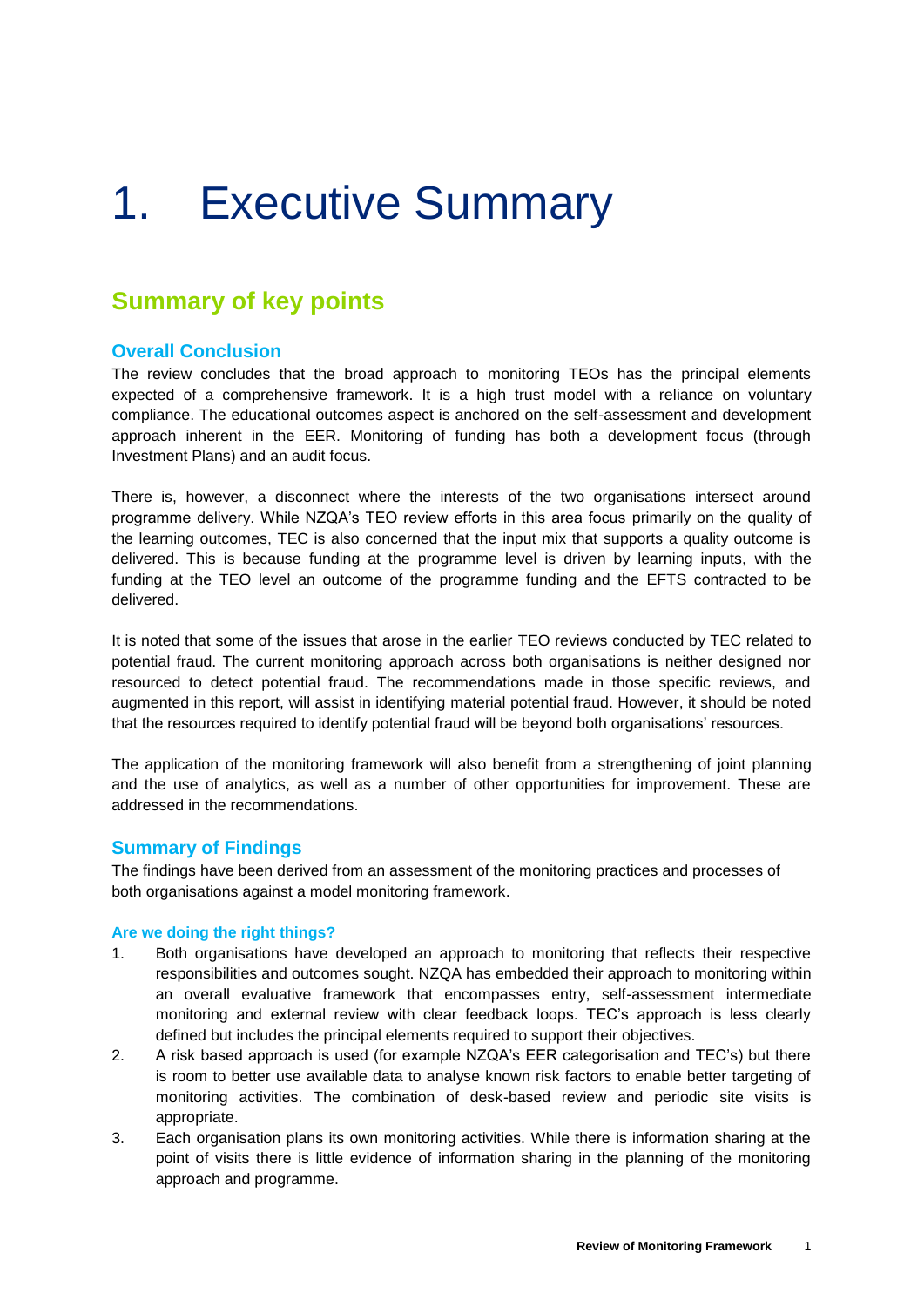#### **Are we doing them well?**

- 4. No material gaps in capability relative to current activities were noted.
- 5. Resourcing for current activities is adequate, but there will be resource implications arising from some of the recommendations to address opportunities for improvement.
- 6. The design of NZQA's evaluative framework provides for specific feedback loops that support continuous improvement. TEC's framework has a less structured approach.
- 7. Accountability is clear at NZQA with all monitoring activity reporting to a single executive. Monitoring activities are spread across finance and different parts of operations within TEC. This requires mechanisms for coordination to ensure comprehensive monitoring coverage.

#### **What service delivery imperatives do we have?**

- 8. The TEO registration and accreditation processes are appropriate and robust. (Note that registration applies to PTEs).
- 9. The Qualifications and programme approval processes are appropriate and robust. The work on streamlining the number of qualifications in the New Zealand Qualifications Framework is noted and can be expected to provide material benefits. TEC appropriately relies on the qualification and course approvals provided by NZQA.
- 10. NZQA places most emphasis on the quality of the outcomes from programmes delivered. Although programme approval involves approval of the mix of learning inputs (for example teaching hours, self-directed hours, practical hours) and these will be reviewed as part of the EER process, material variations are not considered problematic provided learning outcomes sought are met. EERs review a relatively small number of programmes at the larger TEOs.
- 11. TEC determines programme level funding in part on the learning inputs required. It relies on the EER process to review the quality of programme delivery. TEC undertakes its own reviews of EFTS delivered, and as a result of the issues arising from the recent TEO reviews has increased its review of learning inputs.
- 12. TEC has a strong focus on the viability of the TEIs in which the Crown has an ownership interest. The approach to monitoring is appropriate, although there is an opportunity to increase coordination with the investment planning team. TEC also monitors the viability of the larger PTEs, and ITOs.

#### **How do we measure how we are going?**

- 13. The EER is the principal tool used by NZQA as it leads to a whole of organisation view of the TEO performance and its corresponding category. This is a maturing process. It is risk based with the more capable TEOs receiving fewer visits. While there are issues with the reliability of the categorisation of TEOs it is noted that there is a consistency review that seeks to moderate the EER assessments. A review of sample EERs noted the strong developmental focus. Noting the issues for the recent TEO reviews there is an opportunity to tighten the focus on inputs and governance.
- 14. While the EER process underpinning the Category based system is of good quality there is concern the frequency of TEO reviews may not be sufficient to identify risk issues.
- 15. The TEC investment planning approach is relatively new. As such it is expected there will be learnings from its implementation that will further strengthen the approach.
- 16. Both organisations are diligent in the analysis and follow-up of complaints.
- 17. The TEC audit approach involving site visits occurs every 3-4 years for a TEO or sooner if required. The auditors meet regularly with NZQA, TEC and Studylink to share their findings and keep each other abreast of emerging or current situations that require consideration from each respective agency.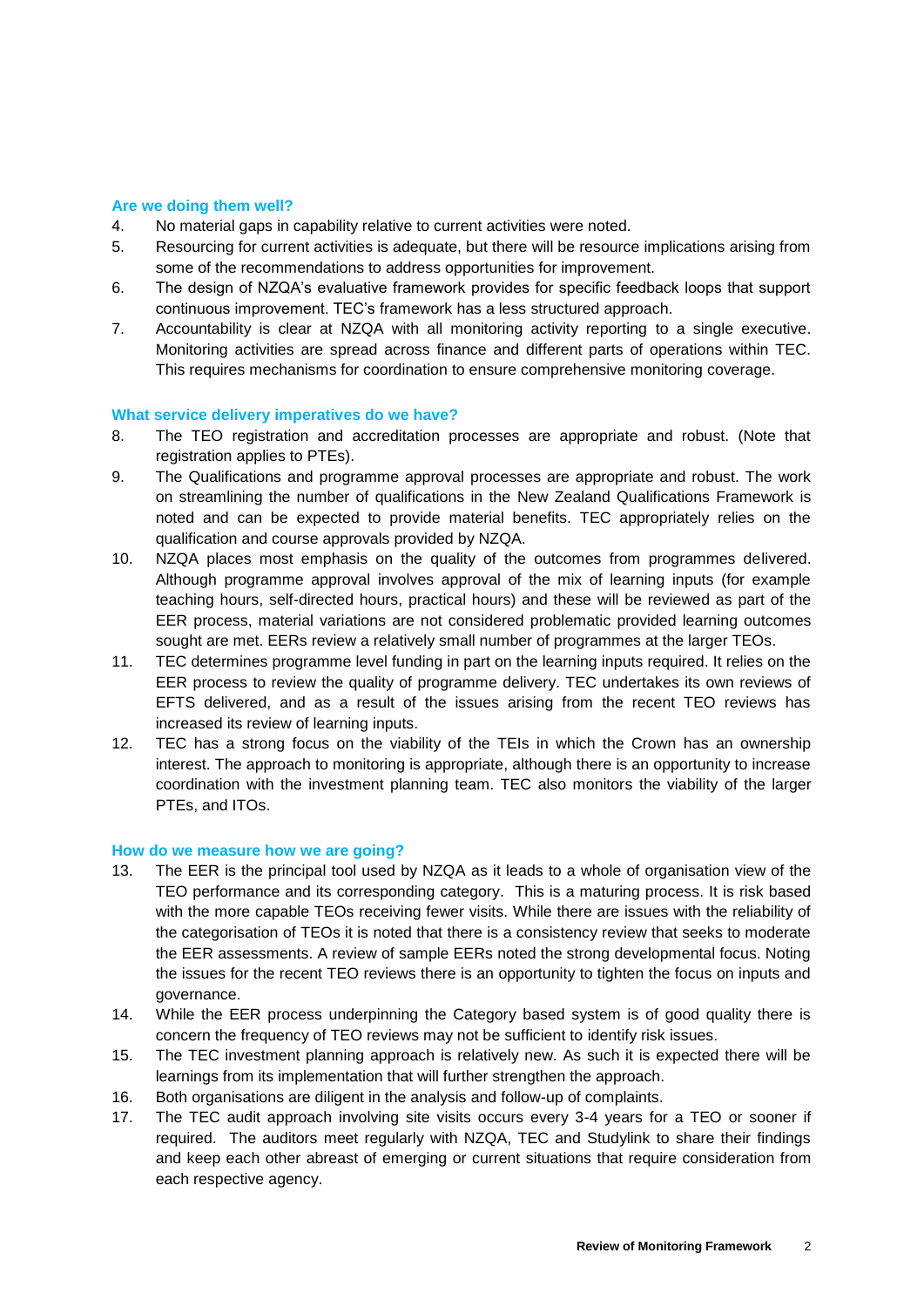#### **What information is delivered and available and is it relevant and credible?**

- 18. TEO registration applications and the accompanying data are extensive and appropriate.
- 19. The TEO self-assessments reviewed showed a variety of quality levels. While these are important tools for setting an environment of responsibility and continuous development they have their limitations as evidence of capability and performance. EER reviewers must retain their professional scepticism and look for verifiable or corroborative evidence.
- 20. The SDR is a key data source that supports TEC, but also NZQA, MoE and other agencies. It is scheduled for a refresh which is an opportunity to address issues related to timing and relevance of data captured, as well as the technology platform.
- 21. Attestations relating to financial viability are received by NZQA and a Statutory Declaration relating to financial viability is received by TEC (for those TEOs not already providing formal reporting to Government).
- 22. TEC has a core analytics capability which it is seeking to utilise more effectively. NZQA has only recently started to develop its analytics capability. There is good work being undertaken in the identification of risk factors (such as complaints, changes in senior management/governance, merger and acquisition activity, rapidly expanding curriculum, rapid changes in student numbers, financial viability issues, persistent late reporting). Neither organisation is using currently analytics to the extent possible to help identify and direct monitoring issues and efforts.
- 23. There is good sharing of entity level information between NZQA and TEC.

### **Summary of Recommendations**

The recommendations in this section comprise those for joint consideration as well as a number for each of NZQA and TEC to consider. Taken together, if implemented, the overall monitoring of TEOs will be strengthened.

#### **Joint recommendations**

- 1. It is recommended that NZQA and TEC jointly plan the overall approach to monitoring TEOs. The need for joint planning arises from the reliance that TEC places on the review activities of NZQA. A commitment to formal joint planning will enable coordinated risk assessment and enhance information sharing. It should help ensure that key risks receive appropriate focus from the organisation best placed to address them.
- 2. The joint planning process should resolve the required level of focus on the monitoring of programme inputs. While the NZQA focus on the quality of learner outcomes is appropriate, material departures in the actual course input mix from that proposed as part of the programme approval process raises questions about the credibility of that approval process. The requirement for re-approval of programmes where the mix of inputs materially changes should be enforced and result in funding adjustments.
- 3. There is significant scope to use data analytics more extensively, both in risk assessment, and also in identifying specific issues for review and investigation, including areas of potential fraud. NZQA has recently begun developing capability, and TEC has some existing core capabilities. It is questionable if each organisation on its own has the scale to sustain the desired capabilities. Both organisations should explore the case for a shared analytics capability.
- 4. Through the joint planning activity referred to above, the two organisations should determine the additional level of review that may be required around programme input mix. TEC has a stronger interest in this matter than NZQA and must make its own decisions on the extent to which the EER process needs to be augmented by its own activities.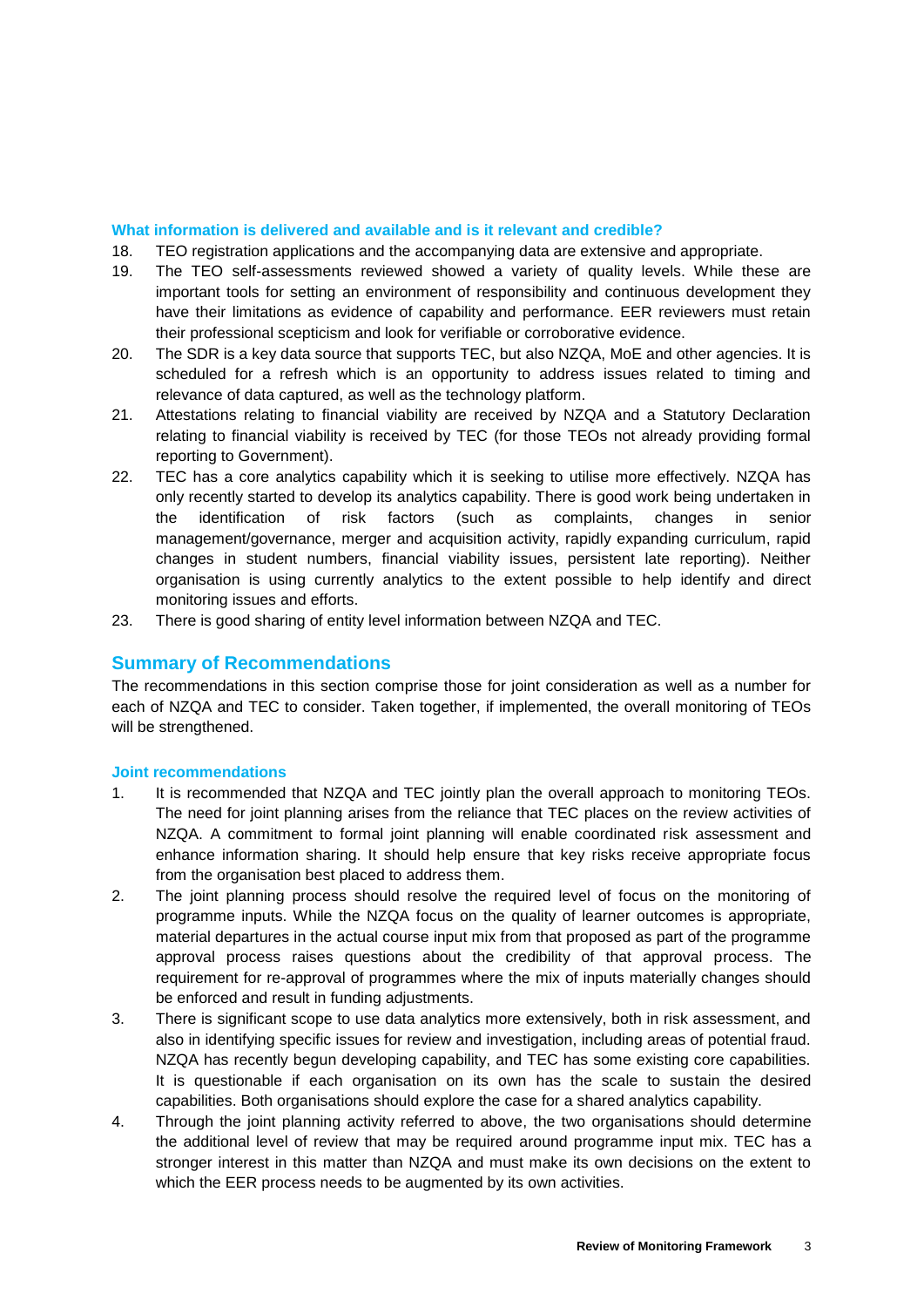#### **NZQA**

- 5. The risk framework for monitoring is in the early stages of development. This work should be completed as a priority, ideally as part of the joint approach referred to above.
- 6. NZQA should consider a greater focus on the mix of inputs as part of the EER process, including testing a larger number of programmes.
- 7. The analytics work on identifying risk factors should continue as a priority. This should be a key input into identifying TEOs for review and should influence the periodic review cycles currently driven by categorisation outcomes.

#### **TEC**

- 8. TEC should clarify where the overall accountability for monitoring of TEOs lies. Currently activities are dispersed over Finance (Audit), Crown Monitoring, and Investment Planning functions. This need not be structural change.
- 9. The SDR should be reviewed to ensure that the current data collection is fit for purpose. TEC and NZQA should engage with MoE through the SDR governance group to ensure the planned refresh fully supports its requirements.
- 10. TEC should obtain a single representation from TEO boards and Chief Executives attesting to compliance with funding conditions (including programme input mix) and the accuracy of reported SDR data.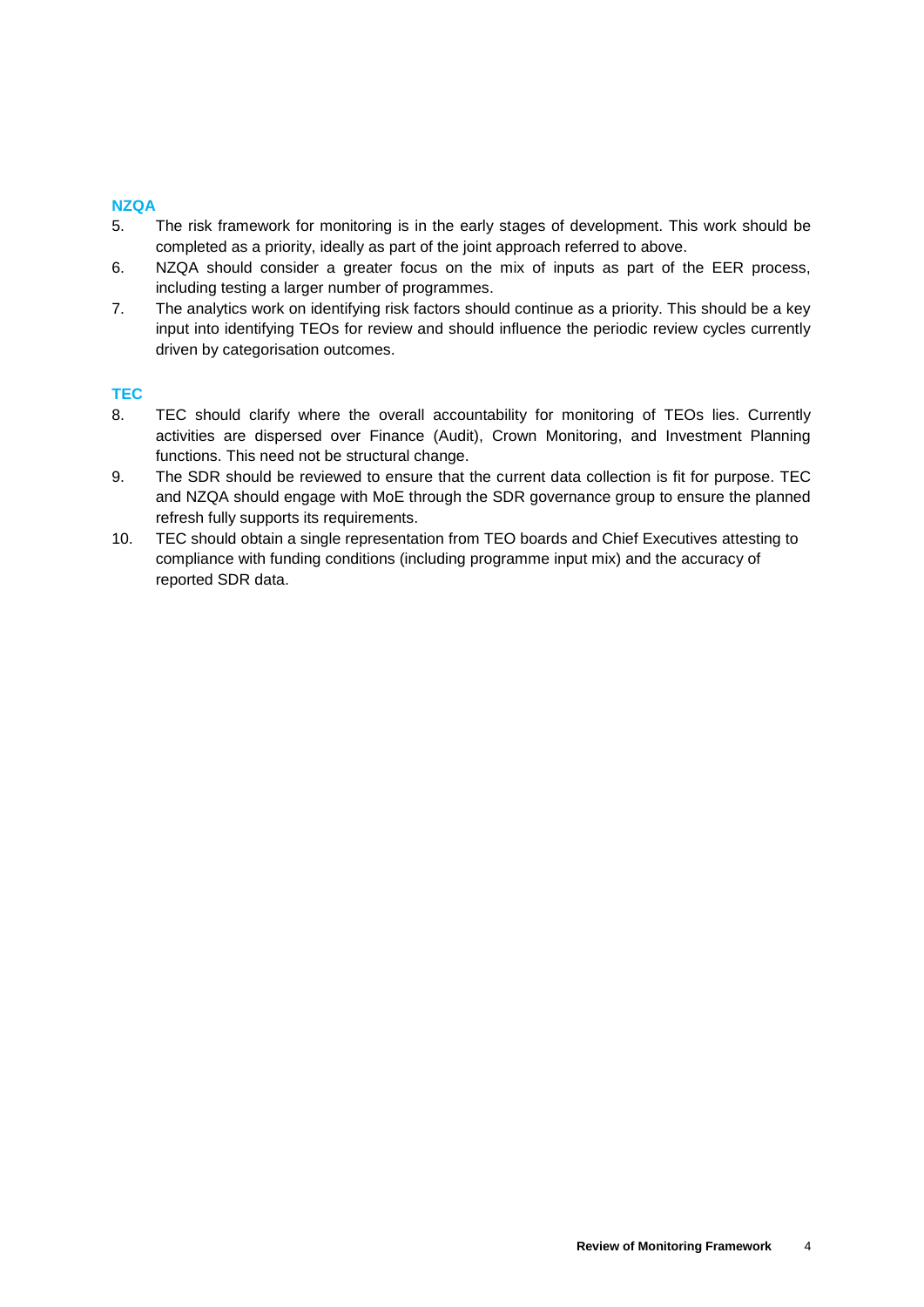# <span id="page-6-0"></span>2. Introduction

# **Scope of the Engagement**

### **Background**

A number of agencies are collectively tasked with achieving Government outcomes for tertiary education. The New Zealand Qualifications Authority (NZQA) and the Tertiary Education Commission (TEC) work closely with the Ministry of Education (MoE), Careers New Zealand, Education New Zealand, the Education Review Office, the New Zealand Teachers Council, Immigration New Zealand, the Ministry of Foreign Affairs and Trade, Te Puni Kōkiri, the Ministry of Pacific Island Affairs, the Ministry for Business Innovation and Employment, and other agencies to support the Government's aims $^1$ .

NZQA is the primary agency with responsibility for the robustness and credibility of New Zealand's educational qualifications, including the programmes it approves as part of the New Zealand Qualifications Framework.

TEC is the primary agency with responsibility for allocating funding to the tertiary sector, including funding for the delivery of programmes based on equivalent full time students (EFTS), and for monitoring the Crown's ownership interests in tertiary institutions.

The Tertiary Education Organisation (TEO) sector comprises Tertiary Education Institutions (TEIs), Private Training Establishments (PTEs) and Industry Training Organisations (ITOs). TEIs are Crown owned and comprise Universities, Institutes of Technology and Polytechnics (ITPs) and Wananga. There are currently eight Universities, 18 ITPs, three Wananga, 16 ITOs and more than 550 PTEs.

While all TEIs and ITOs receive TEC funding, not all PTEs do.

Recent reviews at four Tertiary Education Organisations (TEOs) identified a number of issues concerning programme quality and financial accountability.

As a result NZQA and TEC jointly commissioned an external review of their TEO monitoring processes and practices.

### **Objectives**

The review is to answer two questions:

- 1. Is the monitoring framework in place fit for purpose?
- 2. Are there any improvements and learnings that, if implemented, could strengthen monitoring processes and practices?

*<sup>1</sup> New Zealand Qualification's Authority, Statement of Intent 2014 – 2018, Wellington, New Zealand, 2014.*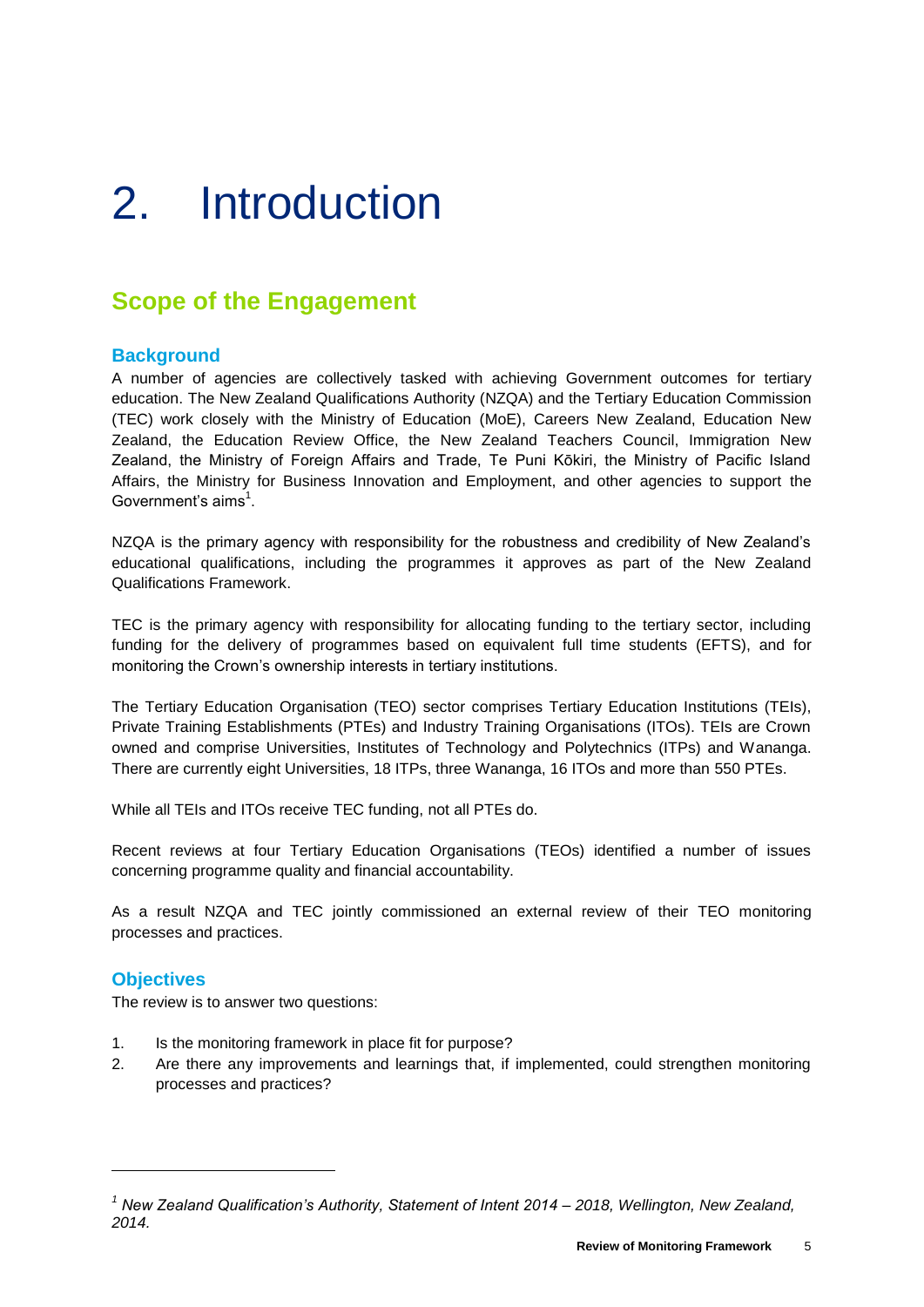### **Scope**

The scope includes the quality assurance, delivery and financial monitoring activities undertaken by NZQA and TEC. It is noted NZQA's Evaluative Quality Assurance Framework was subject to review by an independent international panel in 2012 and as a result the review of this aspect of the monitoring process is limited to the implementation of its findings.

The review should include, but not be limited to:

- the effectiveness of the risk based approach,
- use of information and analytics,
- coordination between NZQA and TEC, and
- processes to ensure TEO accountability and capability.

While the University sector is not a primary focus of this review it is expected that some of the learnings may have applicability to it.

### **Timeframe and Reporting**

The review commenced 20 January 2015 and a draft report was completed by 31 March 2015. The report has been provided to both NZQA and TEC.

# **Structure of the Report**

This report is structured into seven sections.

- Sections three and four provide background to the roles and responsibilities of NZQA and TEC respectively, detail on the monitoring practices specific to each organisation, and the processes used to underpin those practices.
- Section five compares the monitoring practices and processes against an expected framework so as to identify gaps and opportunities for improvement.
- Sections six and seven round out the findings, conclusions and recommendations.

# **Key Sources of Information**

The review included 24 interviews with senior personnel across NZQA, TEC and the Ministry of Education (MoE).

In addition to the interviews the review was provided with all relevant and necessary materials from both NZQA and TEC to properly conduct the review.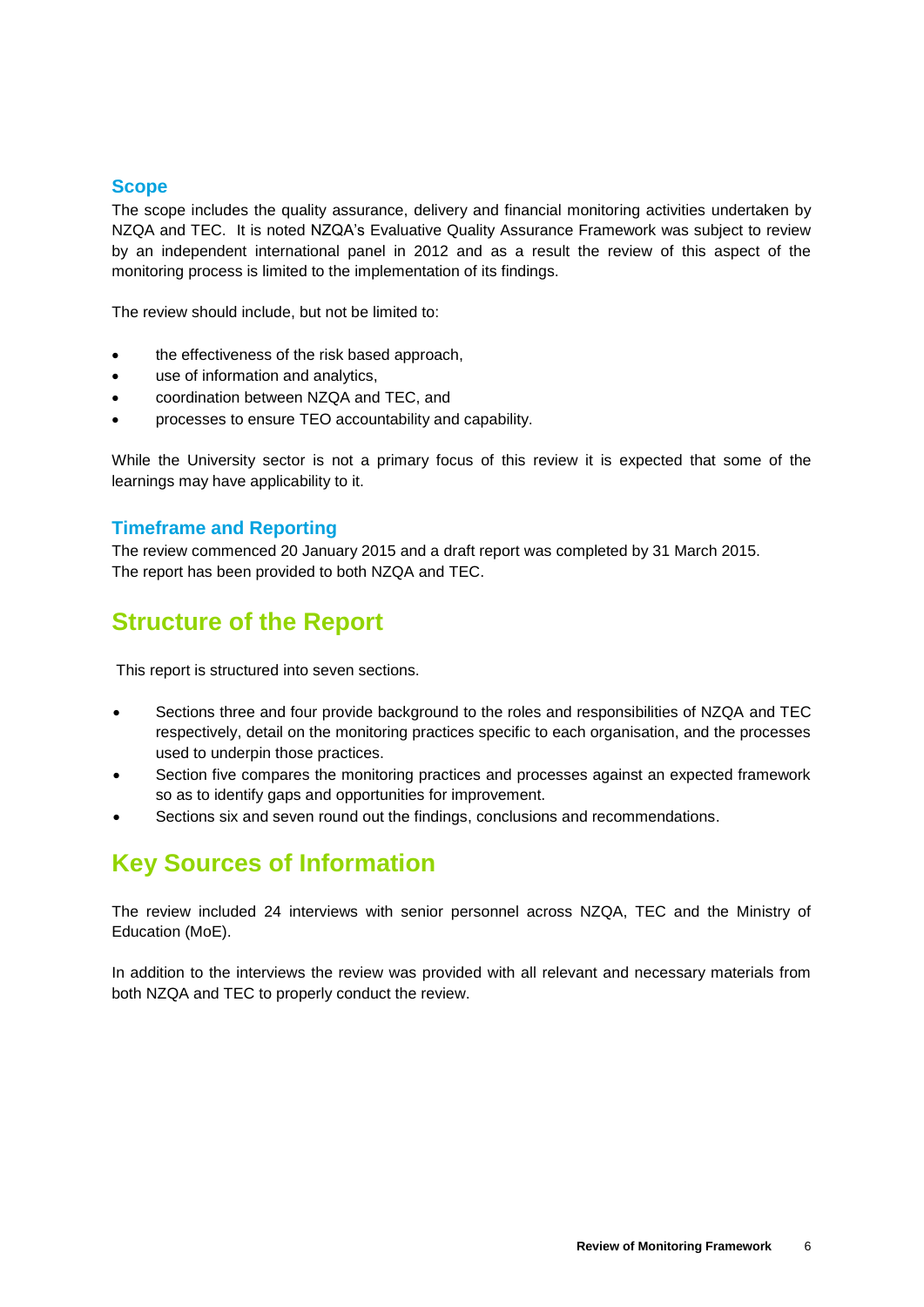# **Recent Reviews of Tertiary Education Organisations**

The recent reviews of TEOs which experienced difficulties raised a number of themes that are useful in providing some context for this report. Those TEOs were:

- Te Whare Wananga o Awanuiarangi (TWWoA),
- Taratahi Agricultural Training Centre,
- Western Institute of Technology at Taranaki (WITT),
- $\bullet$ Withheld under OIA section 9(2)(b)(ii)

The general themes that arose included:

- Inconsistency in teaching hours reported to TEC versus the hours actually delivered
- The number of EFTS reported to TEC versus the true number of EFTS
- Variations, some material, between the mix of learning inputs on which a programme was approved by NZQA versus the learning input mix actually delivered
- Whether the length of time between reviews for Category One TEOs (currently four years) is appropriate given the risks that may present.

Some of the issues identified involved potential fraud which was referred to the Serious Fraud Office.

This report does not revisit the detailed matters raised in the reviews but does consider the implications of the themes for the effectiveness of TEO monitoring practices and processes.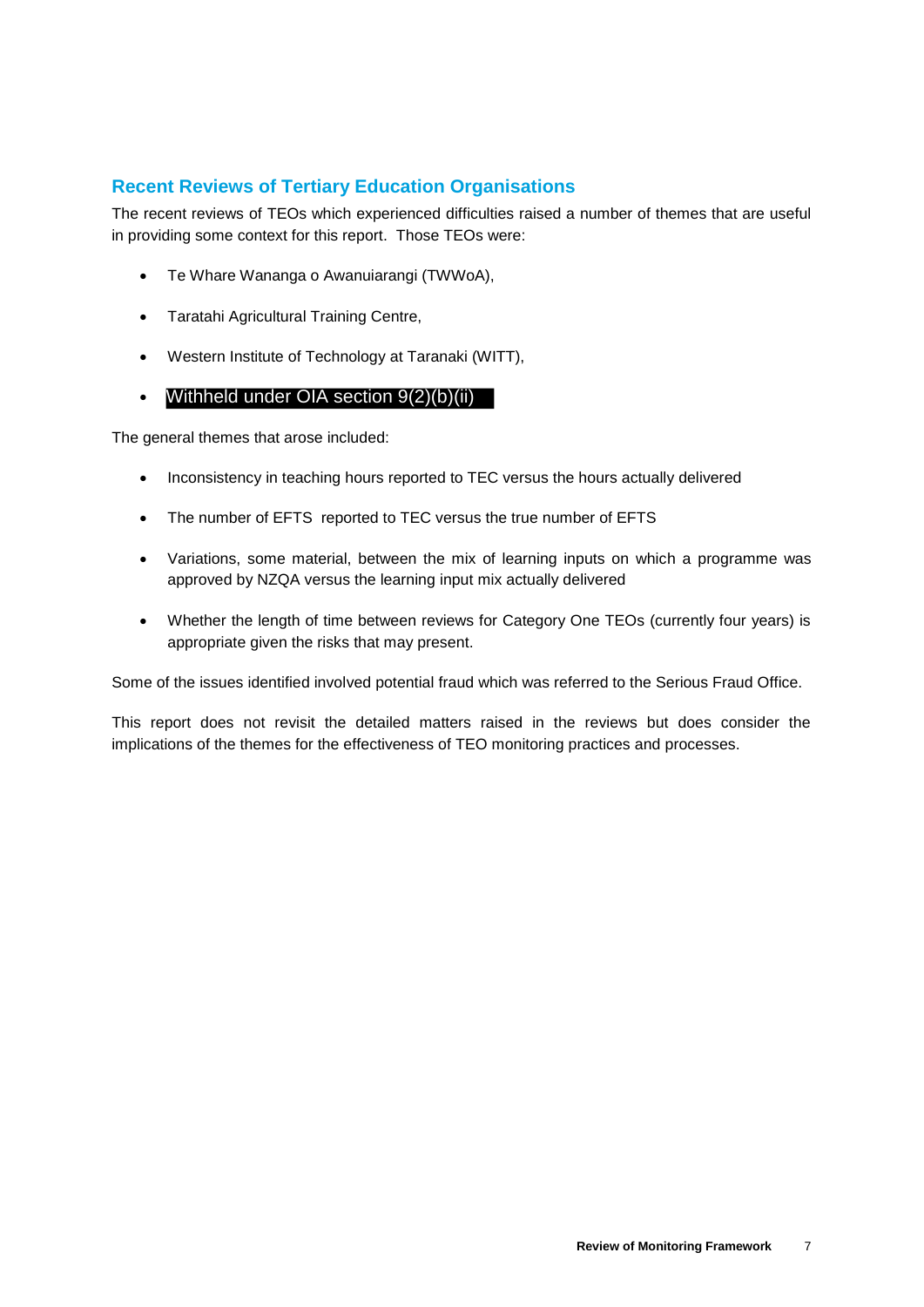# <span id="page-9-0"></span>3. New Zealand Qualifications Authority

## **Role and Purpose**

The role of NZQA (Mana Tohu Matauranga o Aotearoa) is to ensure that New Zealand qualifications are regarded as credible and robust, nationally and internationally. Learners from all ages and stages, whānau, teachers, educators, iwi, industry - all depend on NZQA to support their aims through:

- managing and improving the New Zealand Qualifications Framework (NZQF)
- administering the secondary school assessment system
- providing independent quality assurance of tertiary education organisations
- engaging internationally to support people coming from and going overseas.

### **NZQA's Strategic Priorities**

NZQA's strategic objective: Increasing learner achievement for all and contributing to New Zealand's economic prosperity.

NZQA's four strategic priorities:

- 1. Increasingly moving NZQA's services to being online, accessible at any time and from anywhere
- 2. Continuing to strengthen quality assurance across both tertiary and secondary education
- 3. Deepening the global reach of the New Zealand Qualifications Framework (NZQF)
- 4. Continuing to contribute to improvements in education system performance by engaging with families and communities (in particular Māori and Pasifika)<sup>2</sup>.

### **Monitoring Practices**

l

The basis for NZQA's monitoring rests in the primary legislation (the Education Act 1989 and its various amendment acts and the Industry Training and Apprenticeships Act 1992) and in secondary regulation embodied by various sets of rules. These rules cover, among other things, requirements for registration of relevant TEOs, accreditation to provide approved programmes and consent to enable assessment against standards.

Within the Tertiary Education sector, NZQA's core focus remains at all times on the learner and the learner's outcomes. The following diagram outlines the activities involved in assuring national consistency at each step of the quality assurance framework. Assuring consistency is a newly introduced quality assurance process supplementing overall monitoring of qualification quality and is happening in the period between EERs.

<sup>2</sup> New Zealand Qualifications Authority, *Briefing for the Incoming Ministers of Education and Tertiary Education, Skills and Employment,* Wellington, New Zealand, 2014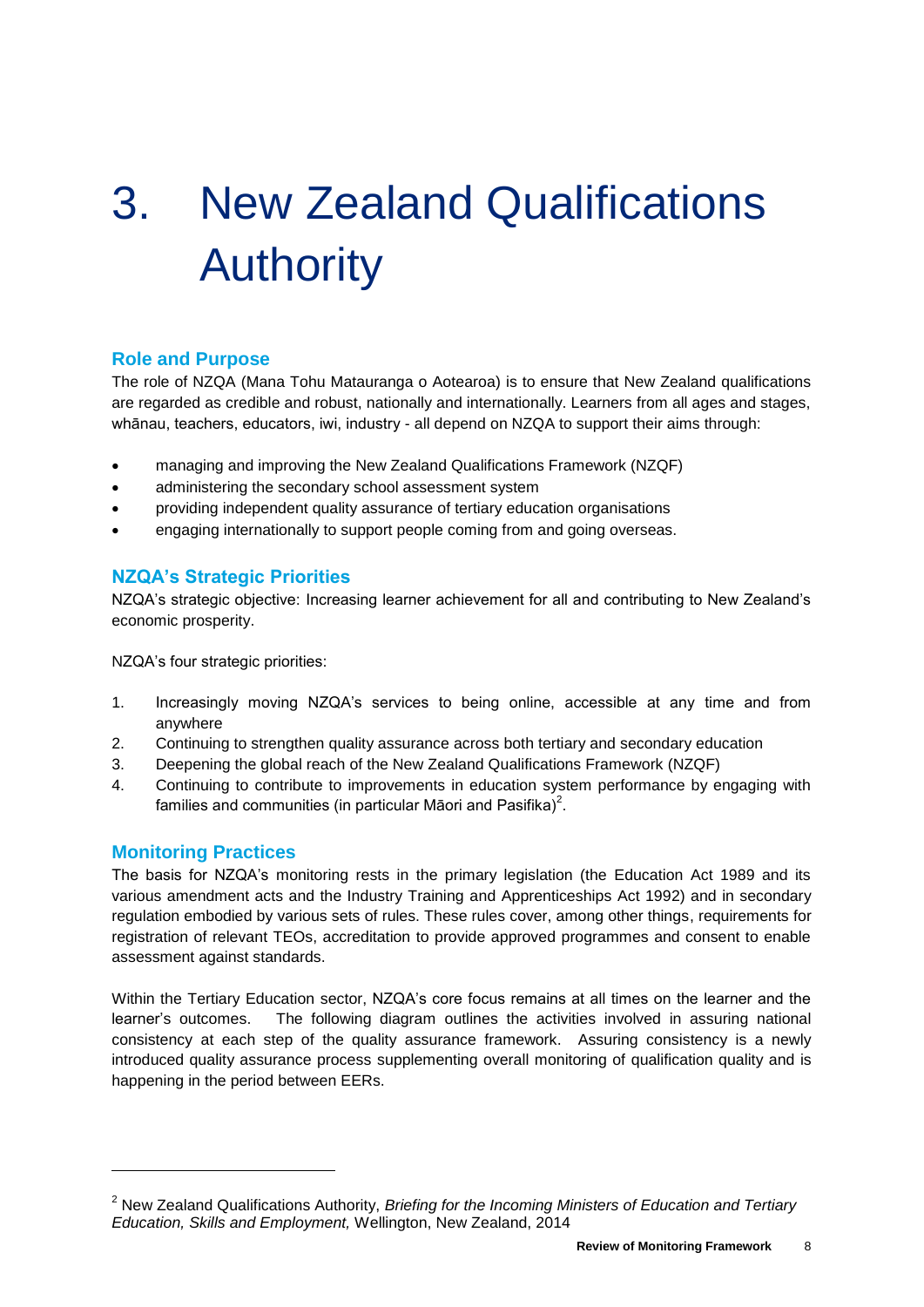There is a clear connection between policy thinking and implementation of the maintenance of quality delivered by TEOs. This provides a holistic approach to monitoring qualification quality that focusses on capability of organisations at entry, and on-going monitoring through consistency reviews, external moderation ad acting on sector intelligence in conjunction with periodic external review, underpinned by a self-assessment framework designed to encourage continuous improvement. The guiding Statutes and NZQA Rules provide clarity and a robust set of guidelines ensures potential TEOs wanting to enter the market understand how to satisfy those standards. NZQA's review processes ensures the quality of those standards are held to a minimum with feedback reflecting both the positives and opportunities for improvement necessary for retaining, as appropriate, registration and accreditation status.

#### Assuring national consistency of graduate outcomes

#### NZQA adds value to the NZQF by protecting the integrity of NZ qualifications on the framework.

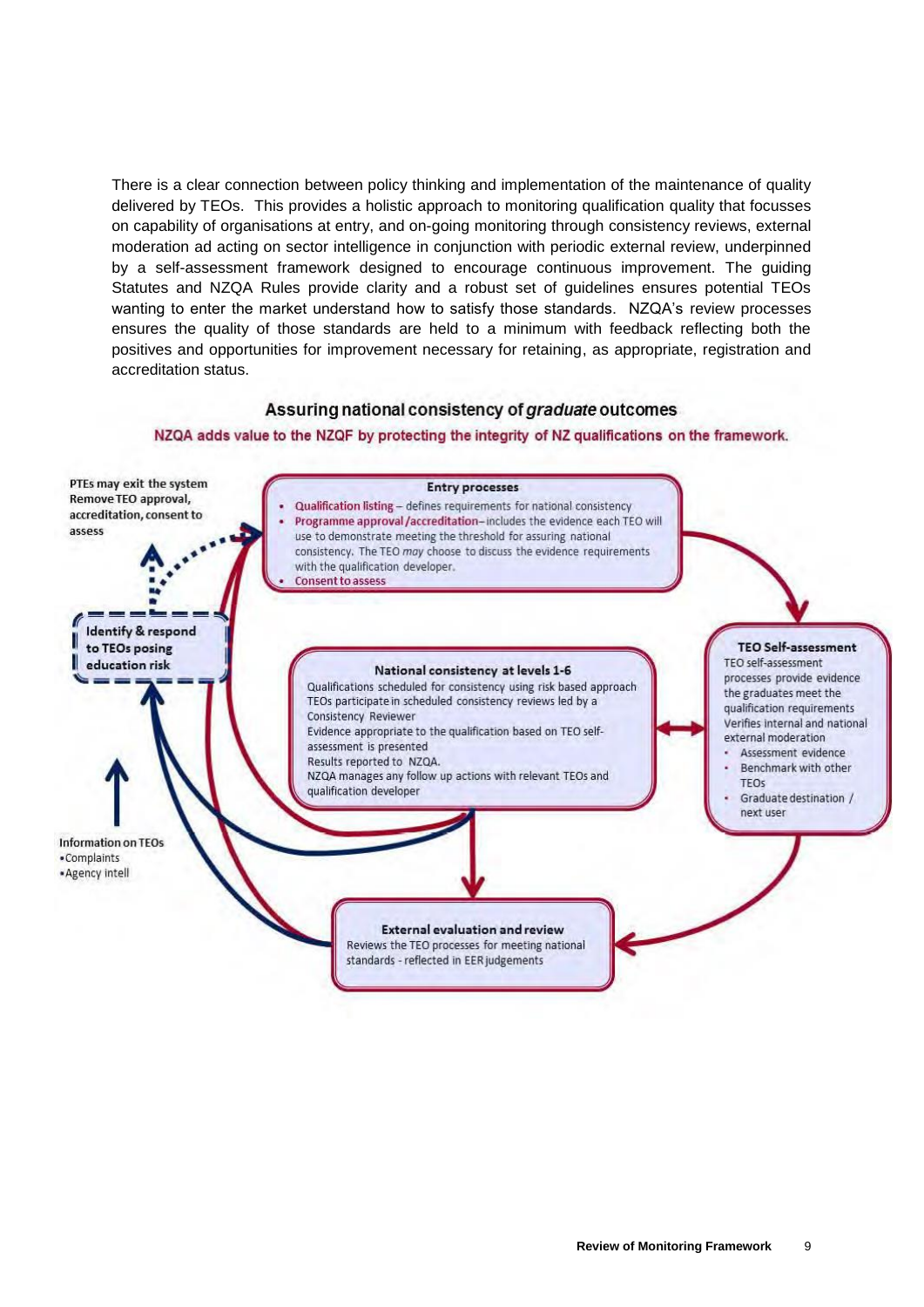## **Registration of PTE Process**

Those seeking to register as a PTE follow a rigorous process designed to ensure the requirements of the Education Act 1989 are adhered to as well as ensure that the newly created PTE can sustain itself in the best interests of the students.

NZQA assess each application for registration as a PTE on a case by case basis against the requirements of the Act and the Private Training Establishment Registration Rules 2013. When evaluating an application for registration, NZQA may request further information from the applicant. Where key documents are missing or incomplete, the applicant will be advised and required to resubmit the information within an agreed timeframe. If the information is not received within the agreed timeframe, NZQA may close the application and all documents will be returned to the applicant. In most cases, NZQA will make a site visit to verify the application details. NZQA sets a timeframe of six months to complete the registration process.

The information requirements are extensive and include details of education proposed to be provided, governance structures and arrangements, staffing and other resources, quality management processes, and evidence of acceptable financial management processes and performance.

If all requirements are met an application is approved. If not, approval may be grated with conditions attached, or declined.<sup>3</sup>

The moment an application is approved, the PTE is then subjected to NZQA's monitoring processes.

### **External Evaluation Review**

l

EER is a key part of NZQA's integrated framework for evaluative quality assurance. It is an independent evaluation of a TEO that leads to a statement of confidence by NZQA in the institution's educational performance and organisational capability in self-assessment. Universities fall under the responsibility of Universities New Zealand.

The EER is used to monitor and assure the level of quality of qualifications being delivered by TEOs. An EER is typically carried out once every four years or more frequently if required. Approximately 180 reviews take place annually across 600 TEOs for both Government funded and non-funded organisations. Each review spans about seven months duration including the four months' notice given to the TEO.

A report is drafted by the evaluation team, is internally quality assured and then released for comment to the TEO. A draft report is provided to NZQA (and TEC if the TEO is funded) and other business units within NZQA. . Feedback is invited to correct, validate and verify all the findings information contained in that report. Once the draft report is finalised it is logged in NZQA's system and published. Depending on the findings of the EER, an earlier EER may be deemed necessary.

<sup>3</sup> New Zealand Qualification's Authority, *Guidelines for Private Training Establishment Registration,*  Wellington, New Zealand, 2013.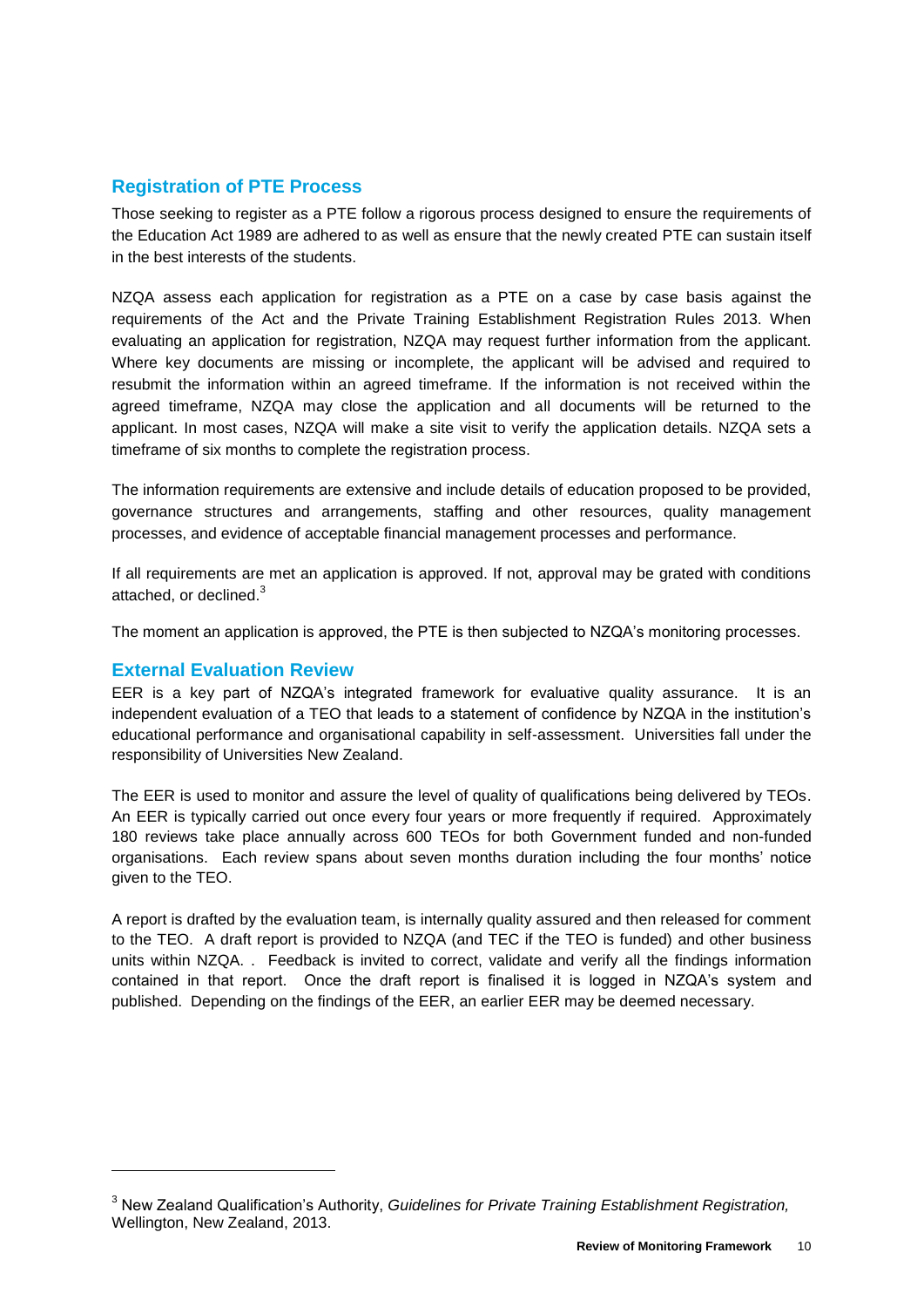The EER report evaluates the quality of the organisation and its educational performance.

- whether past recommendations have been implemented
- a summary of the visit
- outcomes for learners, employers and other stakeholders
- compliance with approved programmes as checked against the compliance declaration submitted by the organisation prior to the EER
- a review of the structure of a programme to identify what has been added and what may have been removed e.g. the addition of elective subjects
- analysis of learner achievement including completion rates, grade spreads, and overall support for learners
- the effectiveness of teachers and their methods of teaching within the context of learner achievement
- assessment including internal moderation
- Resourcing with a notable focus on teacher quality and appropriate number of staff
- effectiveness of stakeholder involvement measured through external advisory feedback
- $\bullet$
- the quality of research in organisations which deliver degrees
- governance and management arrangements
- any issues and challenges facing the TEO,
- recommendations for future improvement

The EERs are based on a sample of programmes particular to the respective TEO being reviewed. As part of that review, NZQA focus on the performance structure of management and governance, as well as any external advisory group.

It should also be noted that the EER process reflects NZQA's intent of ensuring the attainment of outcomes, in particular for learners, meaning the process tends not to focus on any input based measure such as funds invested.

It was highlighted during the interview process that it is not uncommon for TEOs to second guess NZQA's reporting requirements and this appears to be increasing. The motives vary and can add to the length of time it takes to complete a review.

It was also highlighted during the interview process that the number of TEOs pursuing legal avenues to overturn the findings of an EER is increasing. The extra work and stress associated with this development has resulted in at least three external reviewers withdrawing from the review process as well as added pressure to existing reviewers to carefully and accurately record their findings. NZQA retains a high success rate at defending litigation.

Prior to an EER being undertaken, NZQA meets with TEC to share insights and related information. Upon the conclusion of an EER, NZQA, shares that review (provided the TEO is funded) with TEC.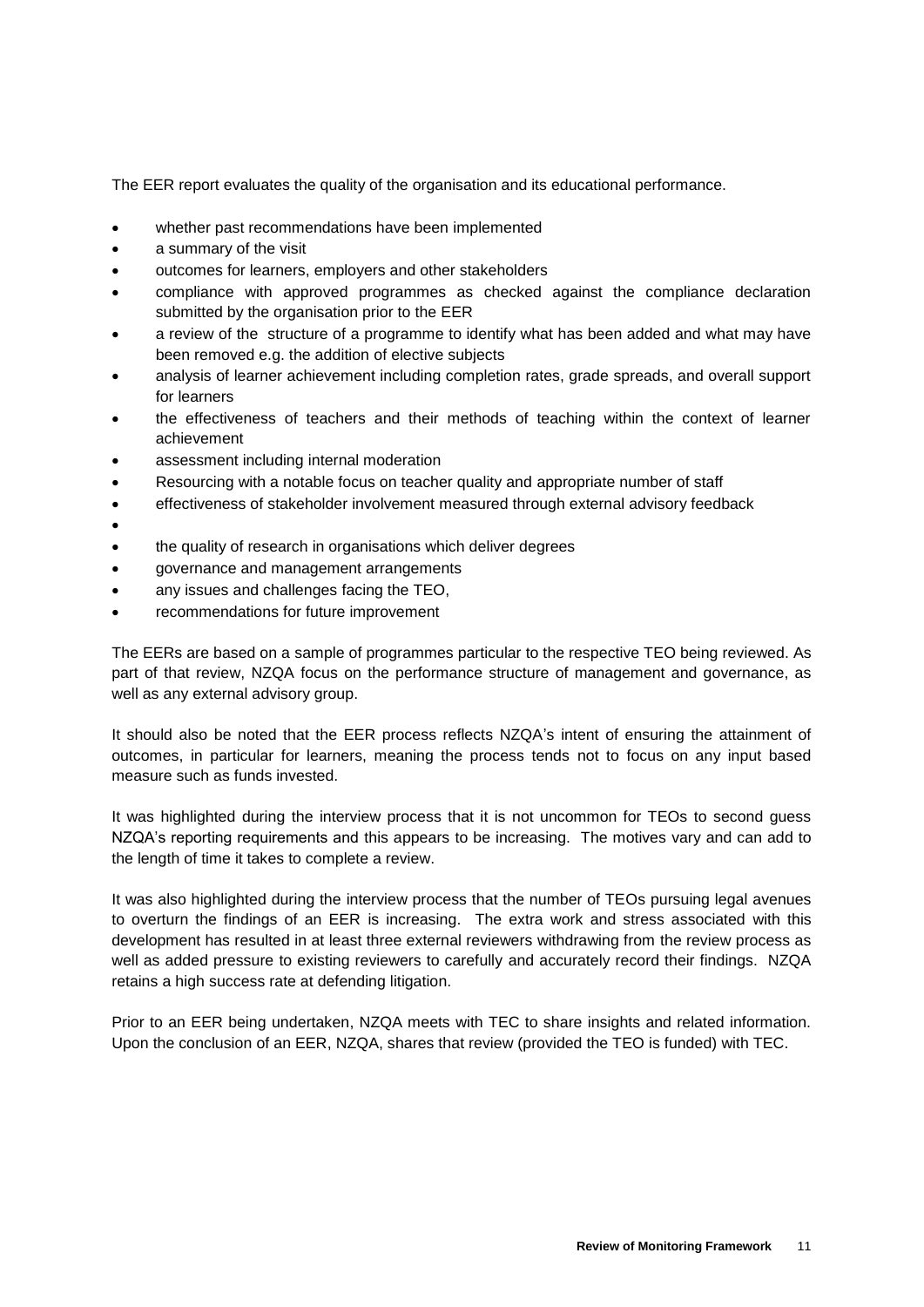## **Category System**

NZQA follows a categorisation system for determining the overall performance level of TEOs. Those in Categories One and Two require less frequent visits from reviewers while those in Three and Four require more frequent visits. TEOs can elect if they wish to have an earlier than usual visit.





Currently there are between 10-20 TEOs in Category Three and three-four in Category Four. Most TEO's which have found themselves in Category Four in the past have exited the sector because they cannot meet required standards.

If a TEO is rated a Category Three or Four it is because there are critical issues that need to be dealt with.

## **International Panel**

The International Panel headed by Doctor Ranginui Walker in 2012 highlighted the need for greater interaction with TEOs in the sector. However, the panel's report suggested NZQA should, as much as possible, allow for the highest possible levels of autonomy among  $TEOs<sup>4</sup>$ . While the Categorisation system rewards those performing well and reinforces Dr. Walker's notion of autonomy some of those interviewed were concerned that changes in categorisation could adversely impact the integrity of the EER process. Further, if a TEO is moved to Category Four it can be too late to assist that particular TEO in which case NZQA, focussing on the learners, may work to shift those learners to another Organisation. TEOs are required to alert NZQA at the earliest instance to issues that may impact on their ability to deliver quality education with some TEOs taking up the opportunity to request an earlier review from NZQA.

The Panel also identified a dependency on key resources. NZQA is alert to this and has been managing a staged transition.

# **Attestation Required by NZQA**

l

PTEs are required to send a Chartered Accountant Professional Attestation to NZQA every year within five months of their financial year end.

<sup>4</sup> *International Panel Report,* New Zealand Qualification's Authority, Wellington, New Zealand, 2012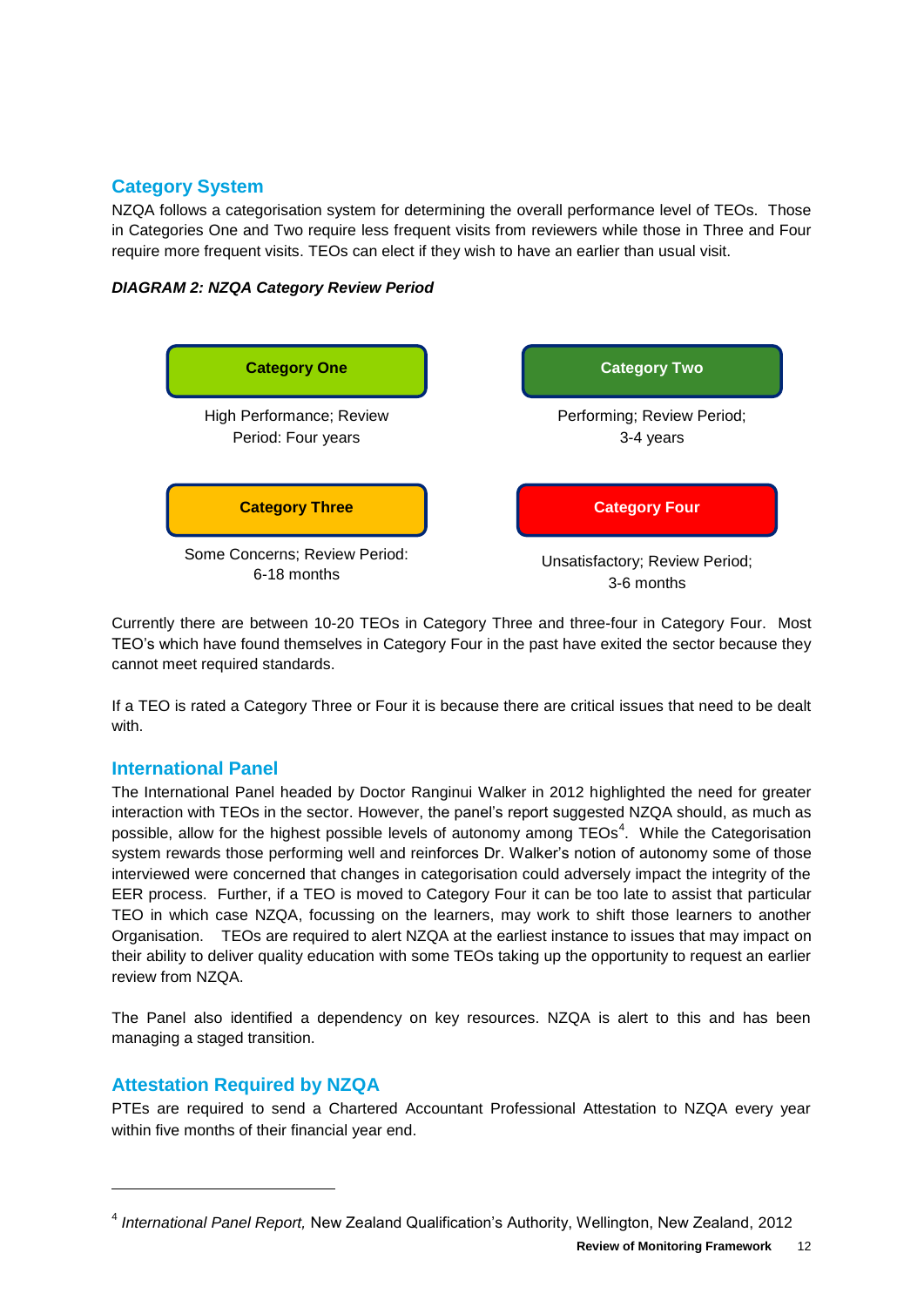This attests to the financial viability and financial practices of the PTE based on a financial audit or review.

However for Category One providers the Chartered Accountant Professional Attestation is only required every two years.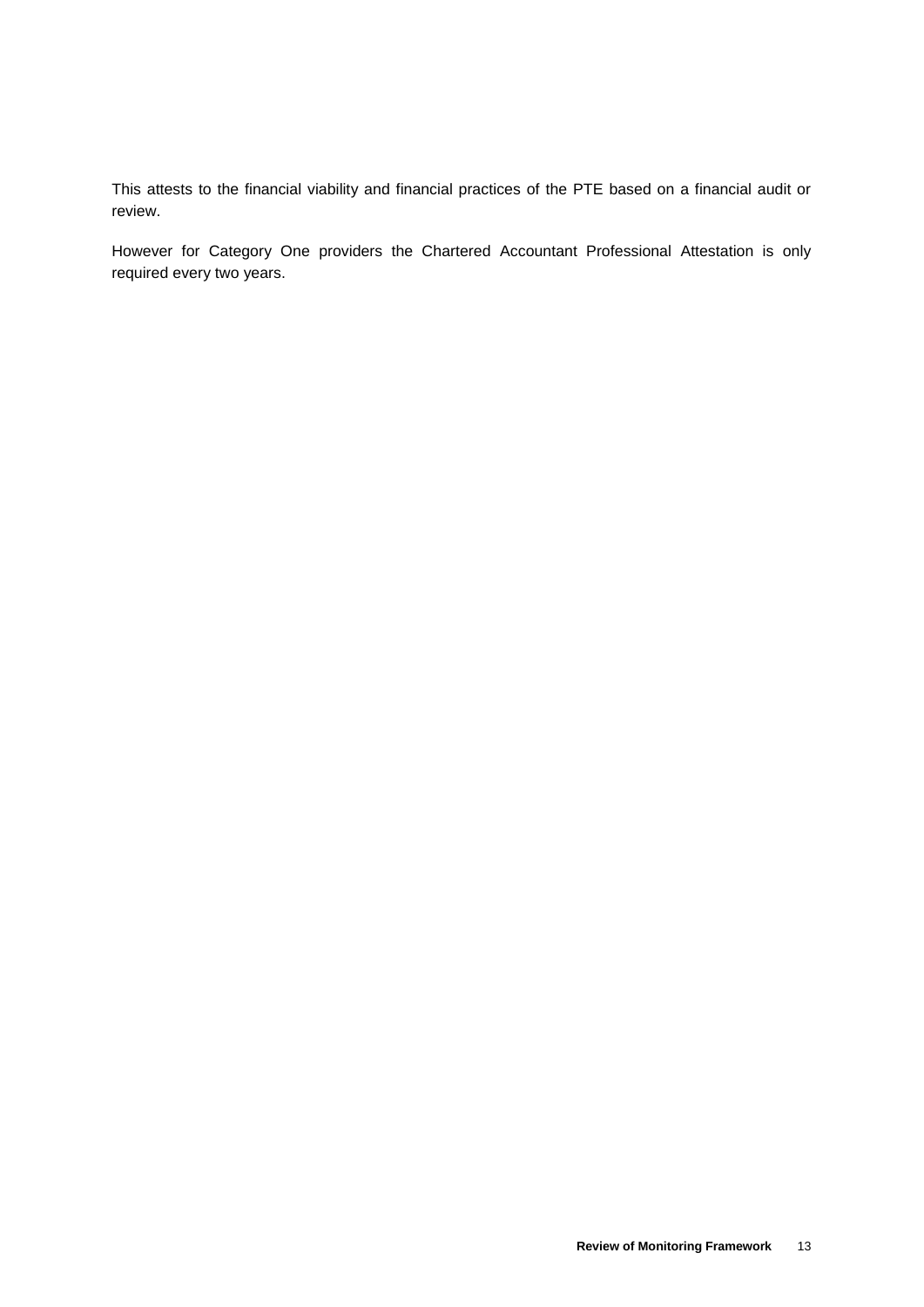# <span id="page-15-0"></span>4. Tertiary Education **Commission**

### **Role and Purpose**

The TEC (Te Amorangi Mātauranga Matua) invests government funding of approximately \$2.8 billion in tertiary education in New Zealand each year.

TEC is responsible for monitoring and managing the performance of organisations funded, and provides information and advice to government about the tertiary education sector. It should be noted that not all TEOs receive funding from TEC.

It gives effect to the Government's requirements for tertiary education as outlined in the Tertiary Education Strategy and acts in accordance with its role and responsibilities as set out in the Education Act 1989.

#### **Monitoring Practices**

TEC is responsible for the investment of funds to organisations within the Tertiary Education Sector. Section 159l of the Education Act enables Ministerial determinations on funding by way of direction to TEC in respect of individual funds. Each determination will contain details such as the period to which funding applies, the funding available, the funding formula(e) and rates, TEO eligibility, eligible programmes and funding conditions. The Investment Plan, prepared in tandem with the TEO, provides the basis for the funding allocation to a TEO and sets out the Funding Conditions on which the funding is provided. These investment plans and funding conditions are monitored across funded TEOs by Investment Managers.

TEC assigns Investment Managers to each TEI, ITO and larger PTE to:

- provide advice to TEOs on the development of Investment Plans to ensure they align with the Government's expectations as set out in the Tertiary Education Strategy and Plan Guidance
- ensure good investment decisions are made
- monitor the delivery and follow-up of Plans to ensure outcomes are achieved
- monitor the financial and educational viability of institutions
- monitor the financial and operational viability of TEIs, including sustainability and governance considerations, as well as overseeing the Crown's financial interests

Initially, NZQA will approve qualifications and programmes which a particular TEO may seek to provide. TEC will then determine if the programme is suitable to fund. The objectives of each organisation shape their respective monitoring focus. For instance, NZQA is primarily concerned with maintaining high standards of qualification quality while TEC is concerned about the specific deliverables that it has funded such as teaching hours, the number of EFTS and course completions. Both lead to the overall outcome of the 'learner' as well as ensuring consistency across all processes of 'learning' albeit in different ways.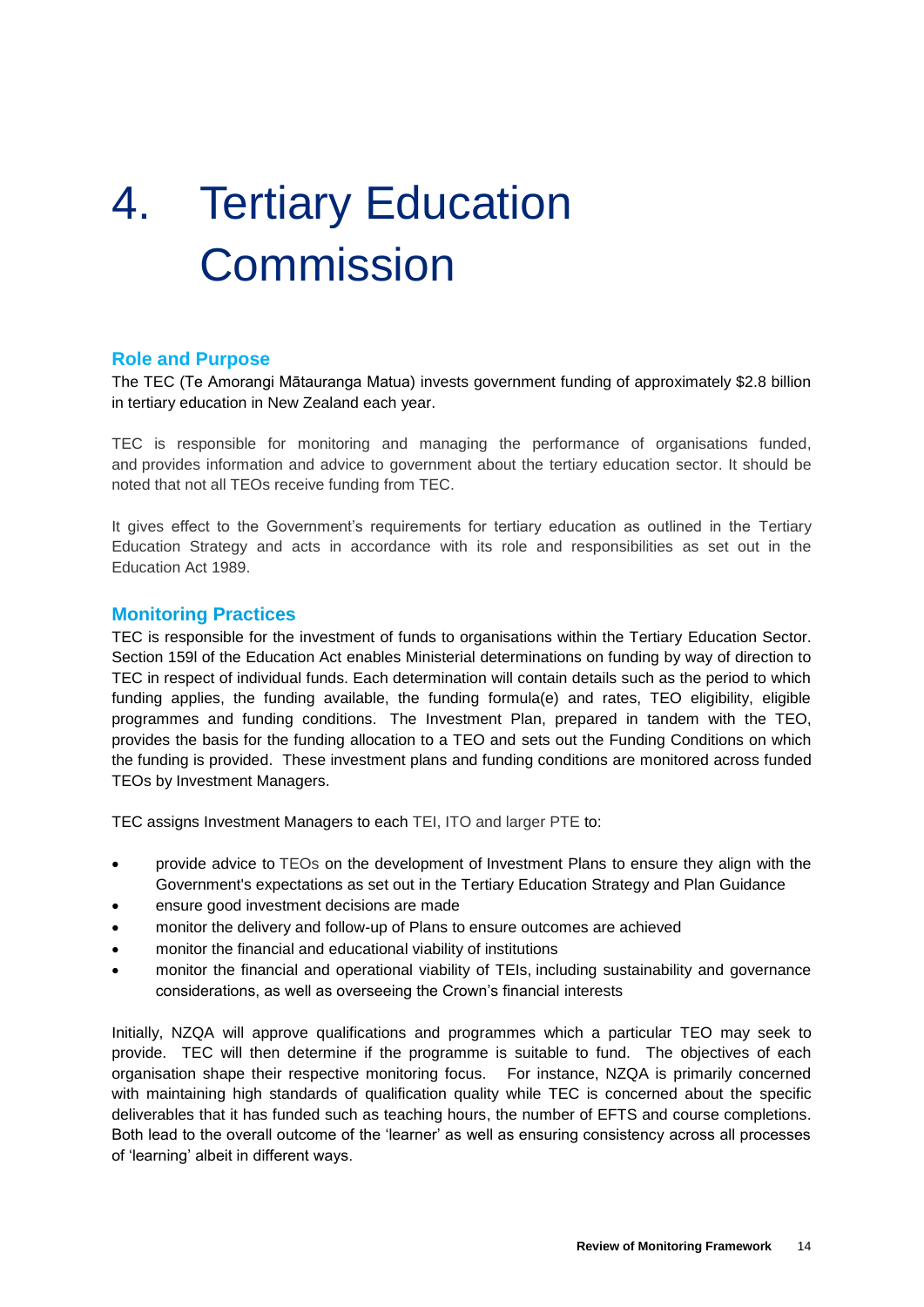### **Financial monitoring framework overview**

TEC has recently implemented a new Financial Monitoring Framework (FMF). This framework allows TEC to apply a transparent and consistent approach to monitoring the financial performance of TEIs.

TEC uses the FMF to ensure that its response to financial risk is appropriate, graduated, and focuses resources on the areas of greatest need. It also assesses whether certain TEIs require more support, guidance or, if necessary, a formal intervention to return them to a more stable financial position.

TEC considers more than just the current financial performance of TEI's. The framework utilises historical reported performance, and forward-looking forecast information supplied by TEI's. These measures are combined into an overall risk rating. An increased weighting is applied to the forecast information when the TEC has higher confidence in the forecasts being supplied. This allows the framework to be as forward looking as possible.

The framework uses a series of measures that reflect different elements of TEIs' financial performance. These measures are grouped into two main categories:

- Viability, which provides a shorter term view, and
- Sustainability, which provides a longer term view.

The measures assess financial ratios related to profitability, liquidity, the level of borrowings, a TEI's ability to service any borrowings, along with a range of measures that look at how stable the operations of a TEI are.

These scores result in an overall FMF risk rating. This rating categorises TEI's as:

- Low risk (a score of 3 or higher)
- Moderate risk (a score between 2 and 3)
- High risk (a score of below 2)

If TEC has very low confidence in the forecast supplied, the best risk rating achievable is moderate risk, due to the uncertainty such a situation presents.

TEC produces a one page summary report for each TEI when there is enough new information available. This typically occurs when TEI's provide audited results and -year forecasts to TEC, although these can occur more frequently for moderate or high-risk TEI's.

The overall risk assessment determines the level of monitoring TEC undertakes and the level of reporting required from TEI's. This also applies to ITOs and PTEs.

PTEs have a graduated framework of analysis applied. Those with funding in excess of \$2 million have financial information collected and assessed against a set of prudential financial standards, and a wider set of financial indicators which results in a risk assessment. Where there are concerns an action plan is agreed with the PTE. For smaller PTEs TEC relies on the NZQA Chartered Accountant's Professional Attestation (CAPA) and assessments on a sample basis using risk triggers.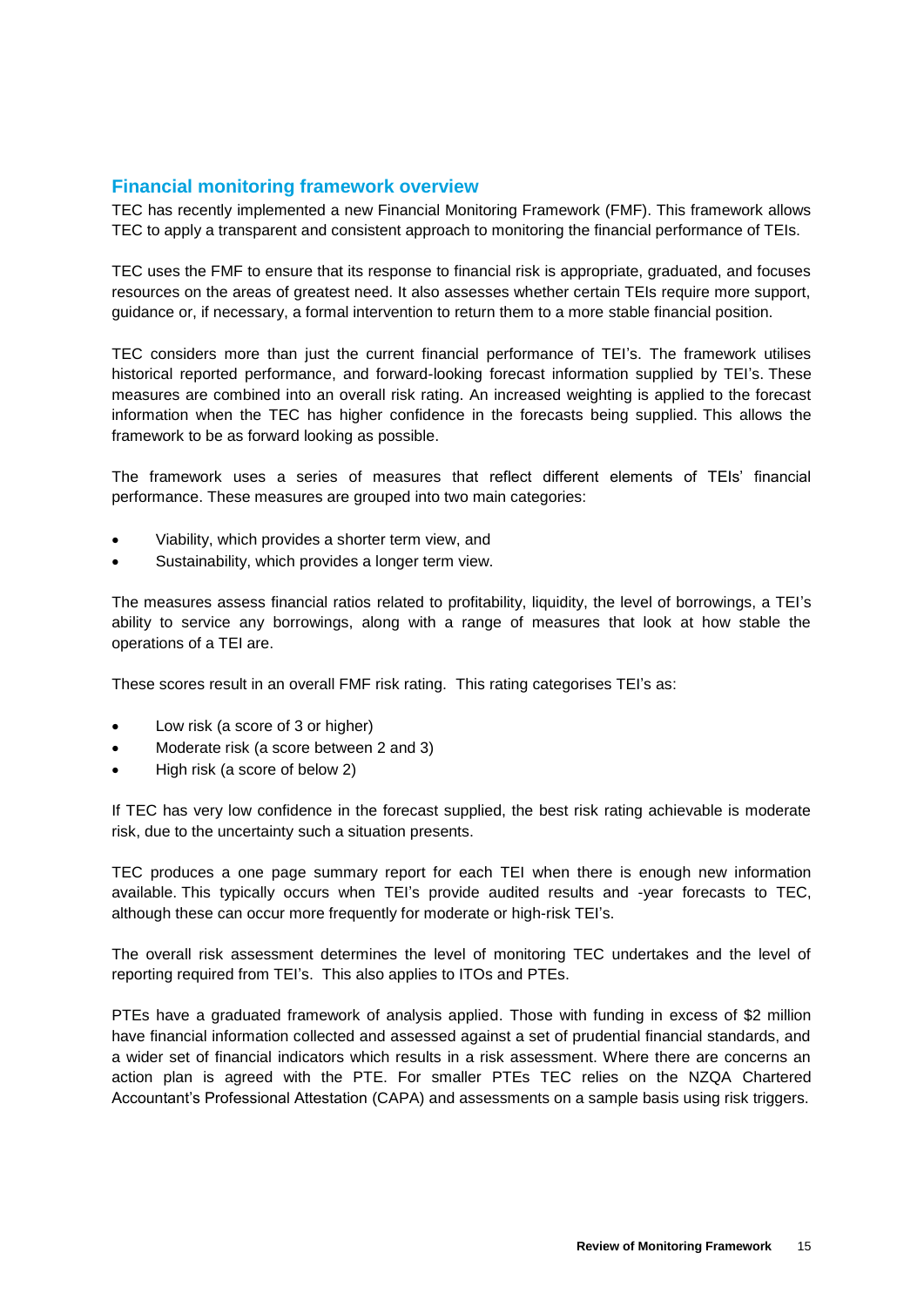## **Single Data Return System**

TEC relies on those TEOs it funds to self-assess and report those results back to TEC. This data is captured by the Single Data Return System (SDR), three times a year and often in retrospect. While the SDR is functioning it is considered out-of-date and in need of significant updating, to meet TEC's evolving systems for monitoring. There were significant concerns raised across all three agencies interviewed about the SDR including:

- Timeliness issues for collecting, collating, synthesising and reporting on data received from TEOs. (For example there are challenges for a TEO which is relying on the next round of funding to arrive, but must, however, wait for the SDR reporting process to be completed for TEC to verify the amount of funding.)
- The transactional burden driven by the Annual Maximum Fee Movement. TEC funds courses not qualifications meaning TEOs wishing to adjust the fees within their respective caps have to account for this in their SDR reports. TEC cannot process these movements until the April SDR information is filed. It is noted that with the intention to bring the current April (2015) SDR return forward TEC will have fewer working days to process a large volume of transactions
- Impacts on TEOs which have the best intentions to report and meet their obligations
- Extra work to be completed within a shorter timeframe if a TEO has incorrectly reported on its data-sets (for example an incorrect number of EFTS relative to its funding received)
- TEOs have themselves moved to new reporting systems that are more advanced compared with the SDR
- Whether the cost of the SDR is outweighed by the benefit from monitoring
- The ability of the SDR to cope with supplementary 'add-ons' that allow it to receive, process and transmit data on time.

It has been acknowledged that the SDR would be very expensive to replace in its entirety. However, a "refresh" of the technology is due for implementation in early 2016 which will extend its life to 2019 at least. The data and information provided by the SDR system is considered critical to TEC's monitoring processes and therefore needs to support such processes adequately and efficiently.

From a risk management point of view the amount of meta-data available can make it difficult to detect risk without the use of sophisticated analytical tools and capabilities.

### **Review Process of the Auditors**

TEC has two full time auditors who review PTEs, Wananga, ITOs and ITPs. Their primary role is to validate information issued by that TEO, to TEC, via the SDR system. Extra emphasis recently has been placed on the number of teaching hours being delivered as well as conditions attached to funding.

The audit process is carried out once every 3-4 years. TEOs can request a more frequent review subject to TEC's capacity.

At the conclusion of each audit process, a report is produced that is first reviewed by the TEO and, on confirmation of all facts, finalised by TEC. If any items arise that require attention, TEC produces an action plan for follow up.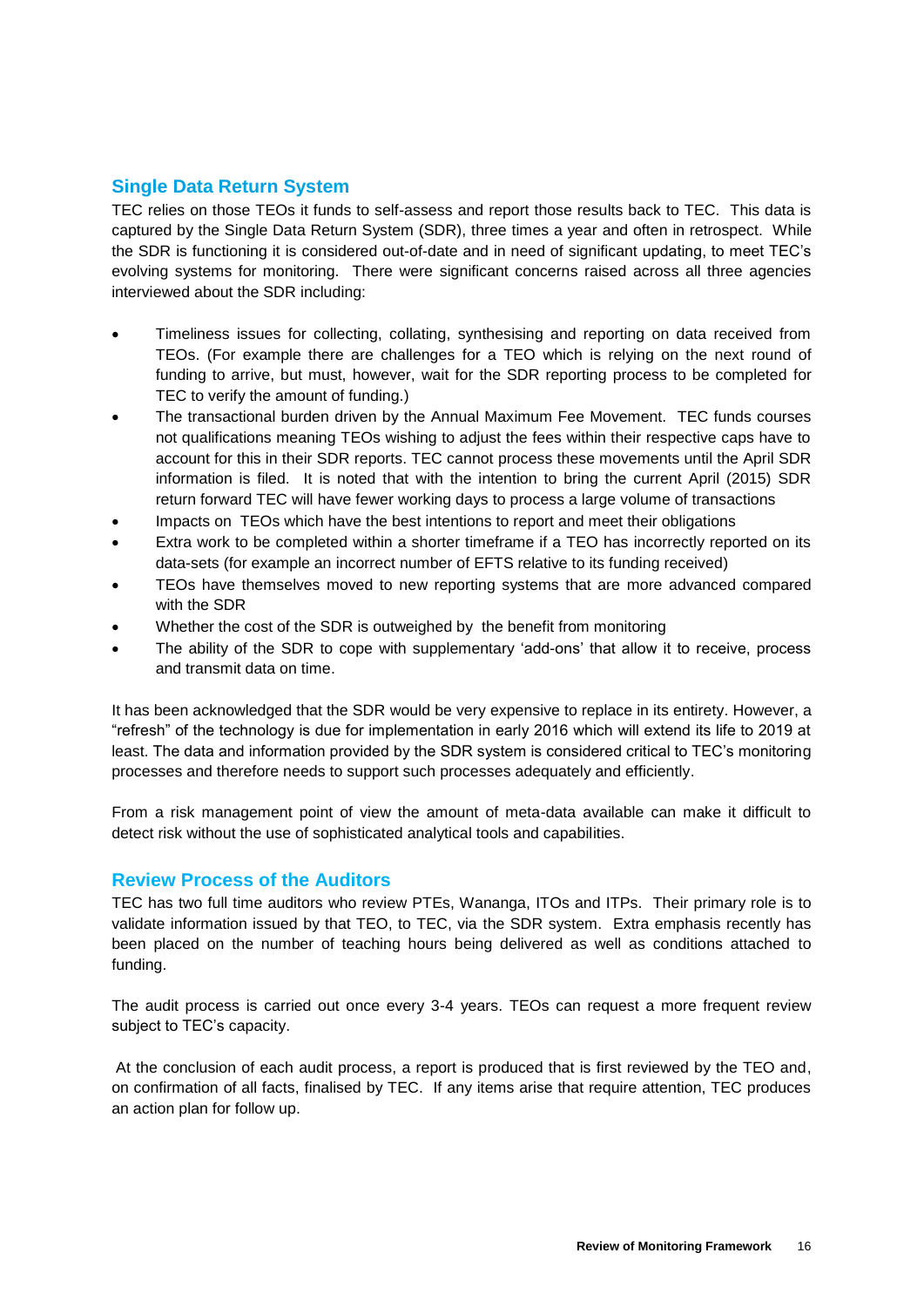### **Attestation Required by TEC**

To maintain TEC funding, TEO's other than institutions not providing financial performance information to the Government, including Government agencies such as NZQA and MoE, must make an annual attestation, in the form of a Statutory Declaration, as to the financial stability of the TEO.

The attestations must be provided to the TEC within 90 days of the TEO's financial year end. The Chairperson of the TEO Board would normally be the authorised person to make the declaration.

For those organisations receiving funding of \$50,000 (excl. GST) or less TEC relies on the NZQA Chartered Accountant's Professional Attestation.

From 2016 TEC will also take over the collection of the Chartered Accountant's Professional Attestation for funded PTEs from NZQA and will modify the format to ensure compliance with prudential financial standards is confirmed.

All SDR data submitted must be signed off by the Chief Executive of the TEO.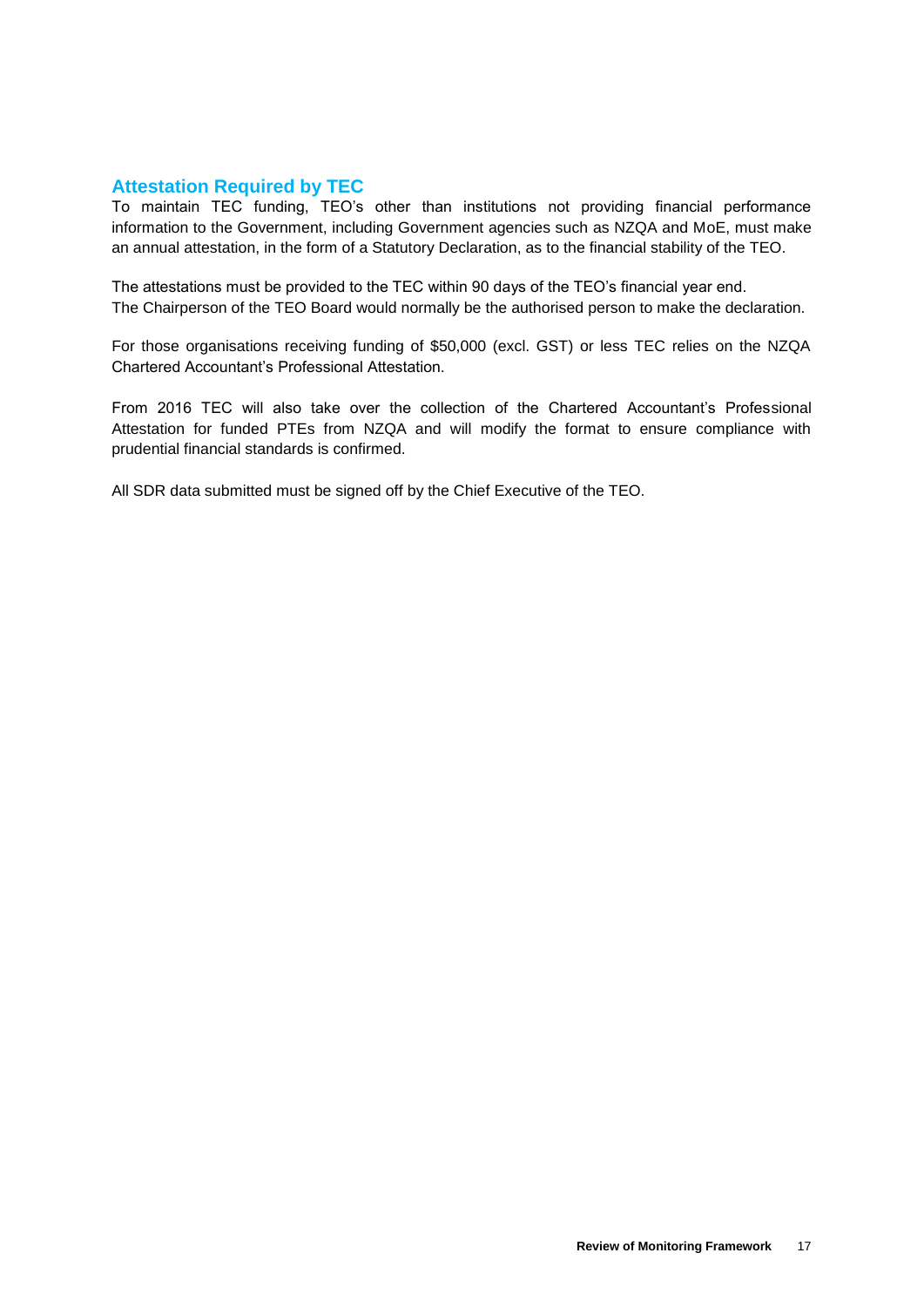# <span id="page-19-0"></span>5.Model Monitoring Framework

The typical components of a monitoring framework are set out in Diagram 3. The framework can be used to apply to an organisation (such as NZQA or TEC), to a policy area (such as funding for youth training), or to an activity. For the purposes of this review we apply the framework to the activity of monitoring TEOs.

As TEOs both deliver programmes approved by NZQA and may receive funding from TEC, applying the framework begins with defining the expectations both organisations have of TEOs. The expectations are shaped by the different outcomes NZQA and TEC seek.



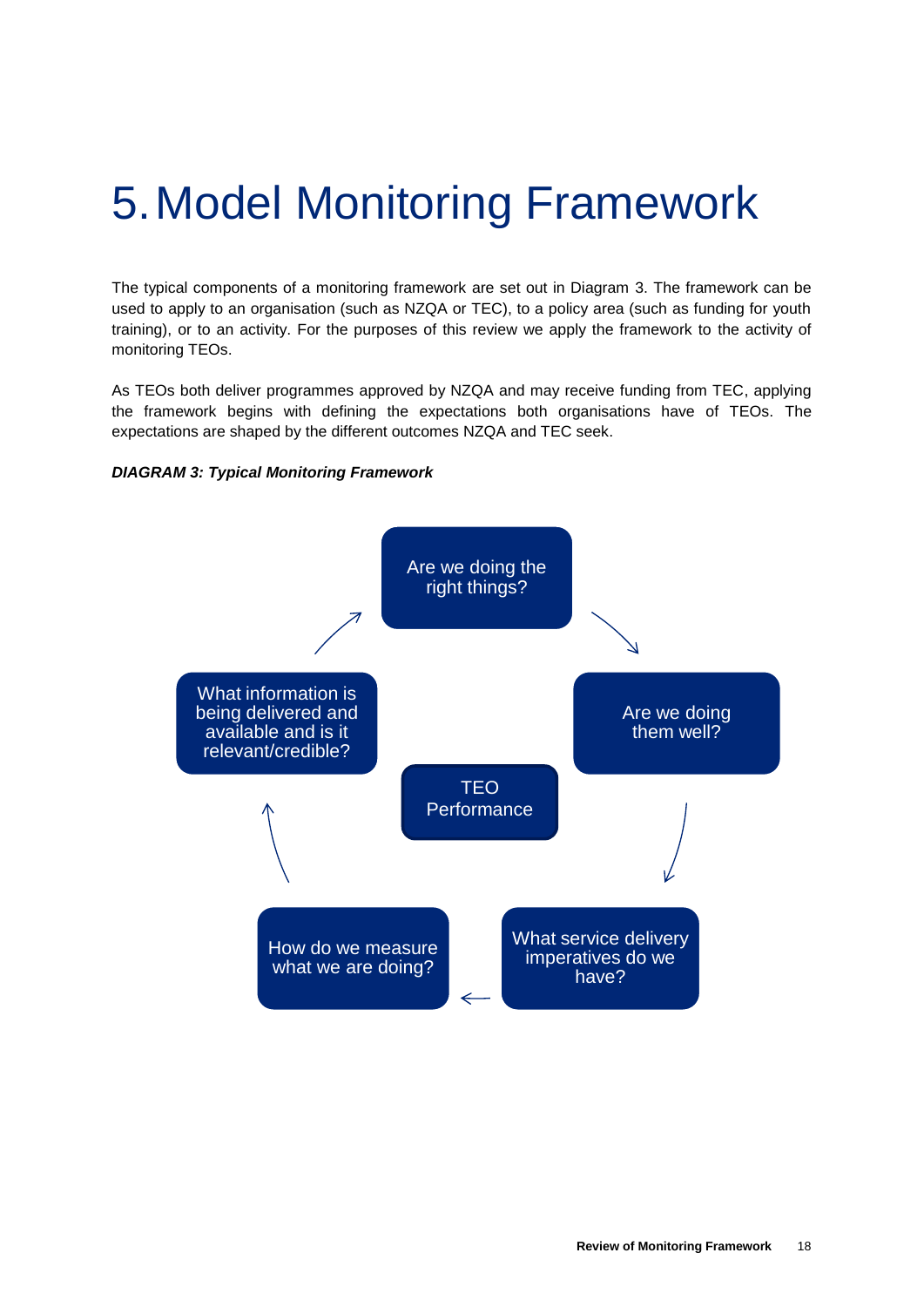From NZQA's perspective TEOs are expected to be capable of offering qualifications it has approved as part of the New Zealand Qualifications Framework, and to deliver approved programmes to a required standard of quality. TEC expects TEOs to deliver programmes and EFTS it has approved for funding within the agreed funding conditions. It also expects TEOs in which the Crown has an ownership interest (the TEIs) to be sustainable businesses. While there are some shared expectations (for example both NZQA and TEC are concerned to ensure that qualifications and programmes are delivered to a required level of quality), there will also be different expectations in some areas (for example the delivery of teaching hours).

The table overleaf identifies the components of the TEO monitoring framework and the roles of NZQA and TEC. In each case we have evaluated how well we assess these components are performed. The evaluation is based on our review of documentation and the interviews conducted. We have not conducted extensive testing to verify the documentation and have relied on the views expressed in the interviews.

### **Stakeholder Interaction**

NZQA and TEC meet regularly with each other as well as other key partners as captured above. The overall approach to monitoring is made up of individual approaches (NZQA EER process, TEC SDR/ITR) reliant on a series of meetings between different tiers within each respective Organisation. The content of each meeting varies from high-level strategy setting through to data comparison of EFTS. Meetings are typically held at the correct tier levels with content largely retrospective. Minutes provided to the reviewer show good levels of discussion around issues creating risk currently but less on determining or how to determine future risk.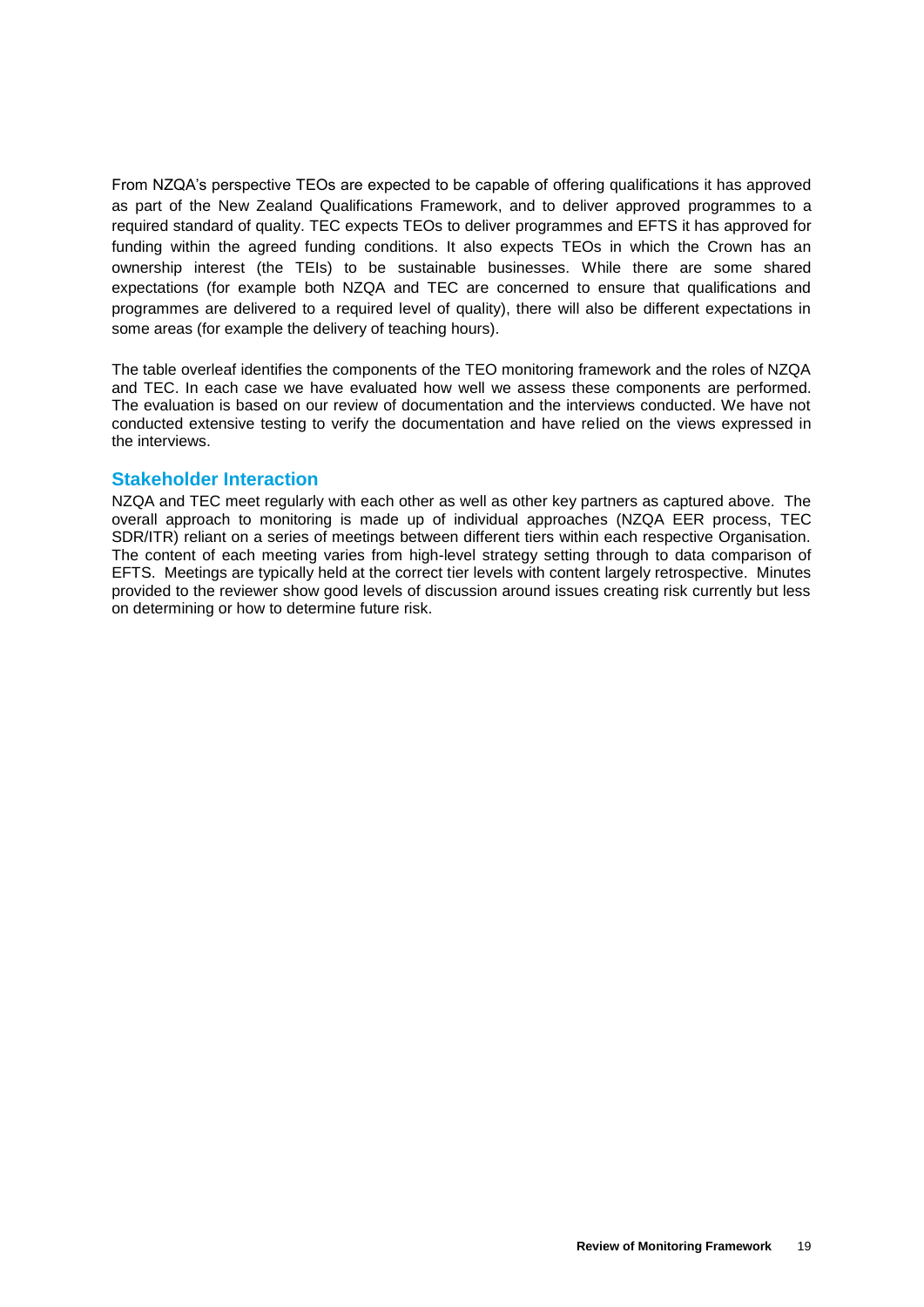| <b>Table 1: Components of TEO Monitoring Framework</b> |
|--------------------------------------------------------|
|                                                        |

|                                                                                   | <b>NZQA</b>                                                                                                                                                                                | <b>TEC</b>                                                                                          |
|-----------------------------------------------------------------------------------|--------------------------------------------------------------------------------------------------------------------------------------------------------------------------------------------|-----------------------------------------------------------------------------------------------------|
| 1. Are we doing the right<br>things?                                              | - Link to outcomes<br>- Risk based approach<br>- Planning                                                                                                                                  | - Link to outcomes<br>- Risk based approach<br>- Planning                                           |
| 2. Are we doing them well?                                                        | - Capability<br>- Resourcing<br>- Continuous improvement<br>- Accountability                                                                                                               | - Capability<br>- Resourcing<br>- Continuous improvement<br>- Accountability                        |
| 3. What service delivery<br>imperatives do we have?                               | - TEO registration/accreditation<br>- Qualification approval<br>- Programme approval<br>- Programme quality<br>- Credit value of qualifications<br>- Course completions<br>- TEO viability | - Programme quality<br>- EFTS delivery<br>- Course completions<br>- TEO viability                   |
| 4. How do we measure how<br>we are doing?                                         | - EERs<br>- Complaints<br>- Moderation of standards                                                                                                                                        | - EPI's<br>- Investment Plans<br>- Complaints                                                       |
|                                                                                   | - Consistency                                                                                                                                                                              | - TEO Audits                                                                                        |
| 5. What information is<br>delivered and available and<br>is it relevant/credible? | - TEO applications<br>- TEO self-assessments<br>- Single Data Return<br>- Attestations<br>- TEO financial statements<br>- Complaints<br>- Analytics                                        | - Single Data Return<br>- Attestations<br>- TEO financial statements<br>- Complaints<br>- Analytics |

Note: A number of reviews, documents and information are shared between NZQA and TEC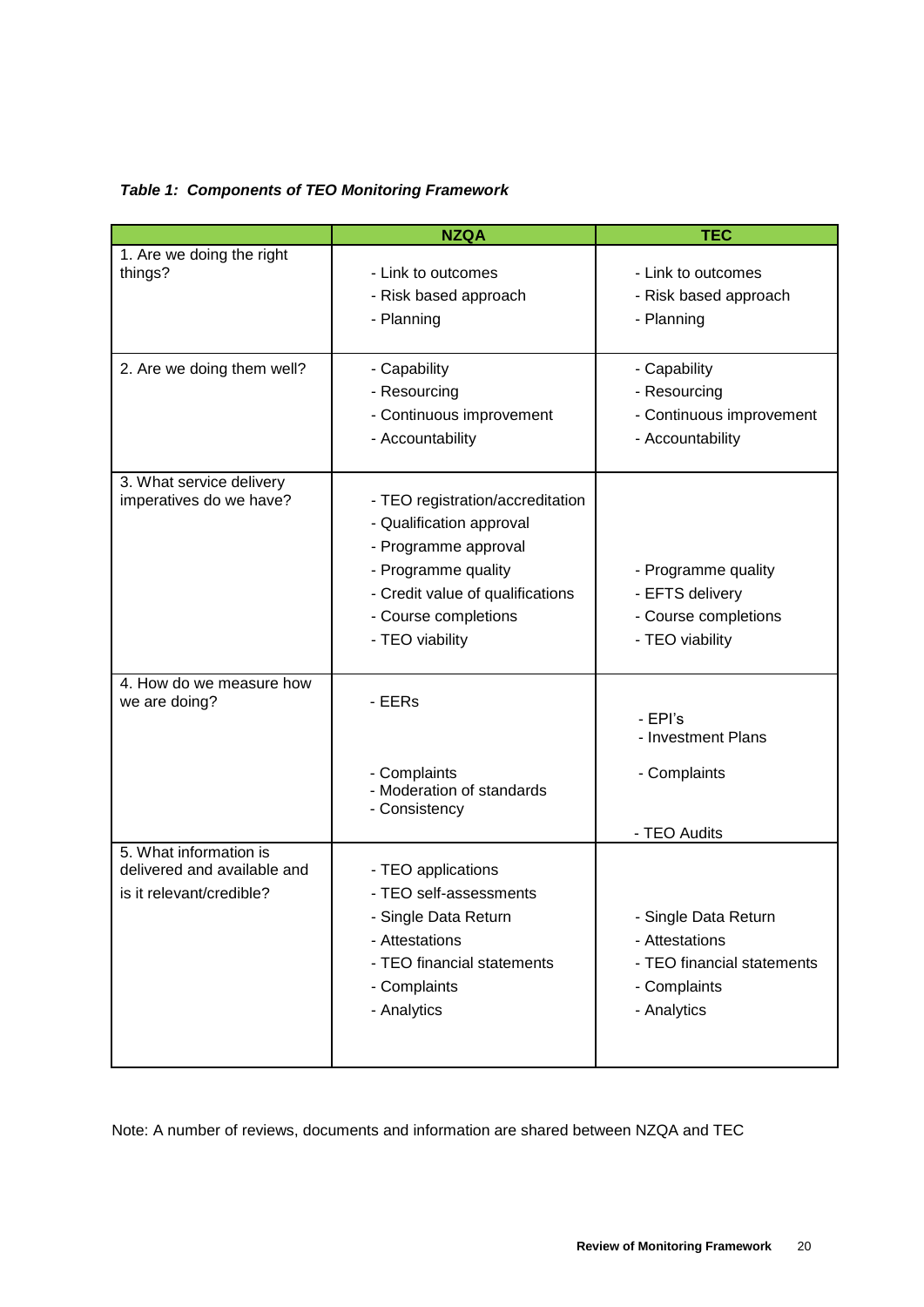# <span id="page-22-0"></span>6. Findings

The table below sets out the evaluation of the components of the monitoring framework. The findings that arise from the evaluation are summarised using the monitoring framework.

|  |  | Table 2: Evaluation of Components of TEO Monitoring Framework |
|--|--|---------------------------------------------------------------|
|--|--|---------------------------------------------------------------|

|                                                     | <b>NZQA</b>                      | <b>TEC</b>                          |  |
|-----------------------------------------------------|----------------------------------|-------------------------------------|--|
| 1. Are we doing the right things?                   | - Link to outcomes               | - Link to outcomes                  |  |
|                                                     | - Risk based approach            | - Risk based approach               |  |
|                                                     | - Planning                       | - Planning                          |  |
| 2. Are we doing them well?                          | - Capability                     | - Capability                        |  |
|                                                     | - Resourcing                     | - Resourcing                        |  |
|                                                     | - Continuous improvement         | - Continuous improvement            |  |
|                                                     | - Accountability                 | - Accountability                    |  |
|                                                     |                                  |                                     |  |
|                                                     | - TEO registration/accreditation |                                     |  |
| 3. What service delivery<br>imperatives do we have? |                                  | - Course quality<br>- EFTS delivery |  |
|                                                     | - Qualification approval         |                                     |  |
|                                                     | - Programme approval             |                                     |  |
|                                                     | - Programme quality              |                                     |  |
|                                                     | - Credit value of qualifications |                                     |  |
|                                                     | - Course completions             | - Programme completions             |  |
|                                                     | - TEO viability                  | - TEO viability                     |  |
|                                                     |                                  | - TEI performance                   |  |
| 4. How do we measure how we are                     | - EERs*                          |                                     |  |
| doing?                                              |                                  | - EPIs                              |  |
|                                                     |                                  | - Investment plans                  |  |
|                                                     | - Complaints                     | - Complaints                        |  |
|                                                     | - Moderation of Standards        |                                     |  |
| 5. What information is delivered                    | - Consistency review             | - TEO Audits                        |  |
| and available and                                   | - TEO applications               |                                     |  |
| is it relevant/credible?                            | - TEO self-assessments*          |                                     |  |
|                                                     | - Single Data Return             | - Single Data Return                |  |
|                                                     | - Attestations                   | - Attestations                      |  |
|                                                     | - TEO financial statements       | - TEO financial statements          |  |
|                                                     | - Complaints                     | - Complaints                        |  |
|                                                     | - Analytics                      | - Analytics                         |  |
|                                                     |                                  |                                     |  |

*\* Note that these are shared across NZQA and TEC*

| Key |                                                                                            |
|-----|--------------------------------------------------------------------------------------------|
|     | Practices are processes are in place and effective, some improvement possible              |
|     | Practices and processes in place but areas for improvement needed to improve effectiveness |
|     | No or weak practices in place                                                              |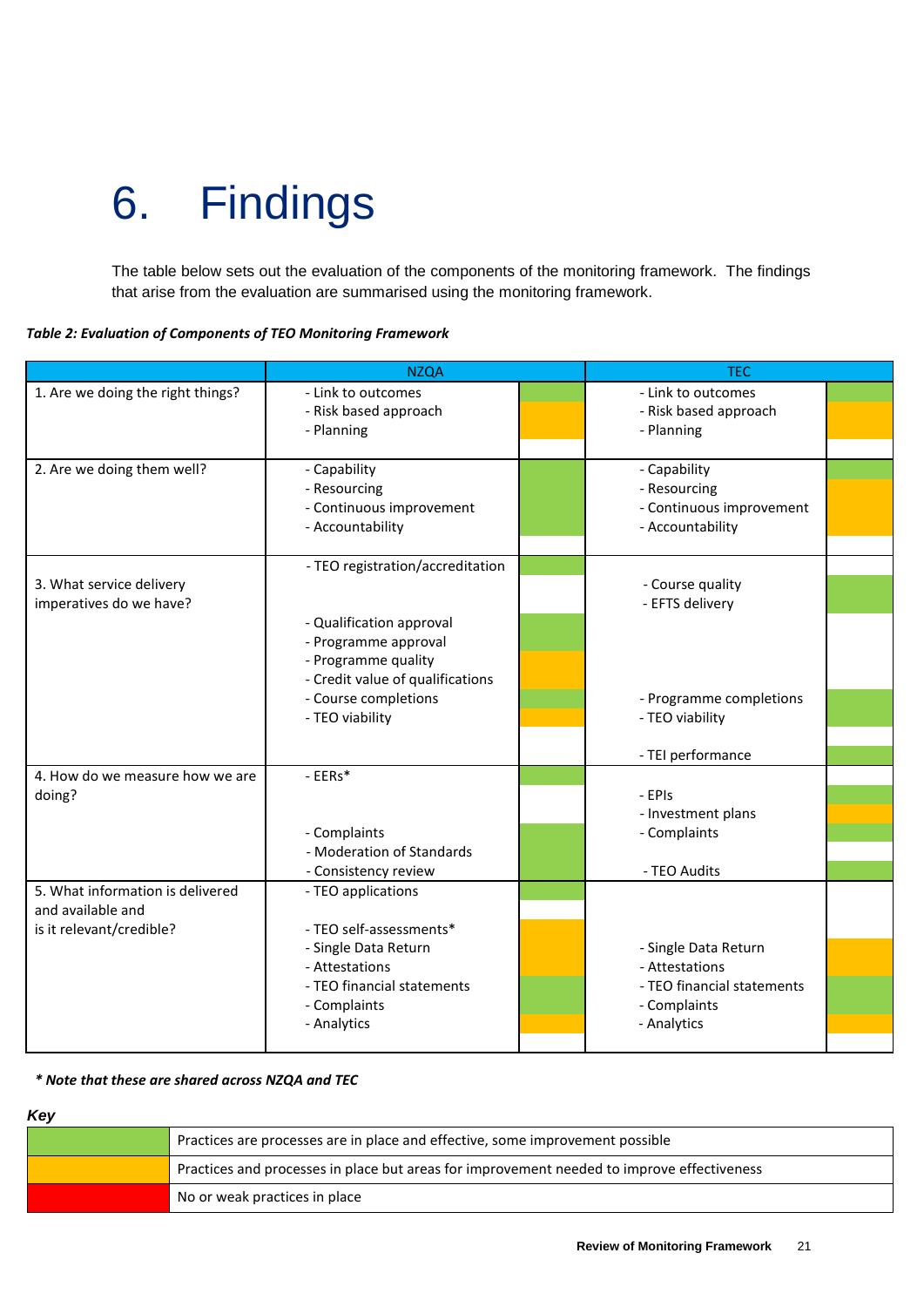## **Are we doing the right things?**

- 1. Both organisations have developed an approach to monitoring that reflects their respective responsibilities and outcomes sought. NZQA has embedded their approach to monitoring within an overall evaluative framework that encompasses entry, self-assessment and external review with clear feedback loops. TEC's approach is less clearly defined but includes the principal elements required to support their objectives.
- 2. A risk based approach is used (for example NZQA's EER categorisation and TEC's) but there is room to better use available data to analyse known risk factors to enable better targeting of monitoring activities. The combination of desk-based review and periodic site visits is appropriate.
- 3. Each organisation plans its own monitoring activities. While there is information sharing at the point of visits there is little evidence of information sharing in the planning of the monitoring approach and programme.

### **Are we doing them well?**

- 4. No material gaps in capability relative to current activities were noted.
- 5. Resourcing for current activities is adequate, but there will be resource implications arising from some of the recommendations to address opportunities for improvement.
- 6. The design of NZQA's evaluative framework provides for specific feedback loops that support continuous improvement. TEC's has a less structured approach.
- 7. Accountability is clear at NZQA with all monitoring activity reporting to a single executive. Monitoring activities are spread across finance and different parts of operations within TEC. This requires mechanisms for coordination to ensure comprehensive monitoring coverage.

### **What service delivery imperatives do we have?**

- 8. The TEO registration and accreditation processes are appropriate and robust. (Note that registration applies to PTEs).
- 9. The Qualifications and programme approval processes are appropriate and robust. The work on streamlining the number of qualifications in the New Zealand Qualifications Framework is noted and can be expected to provide material benefits. TEC appropriately relies on the qualification and course approvals provided by NZQA.
- 10. NZQA places most emphasis on the quality of the outcomes from programmes delivered. Although programme approval involves approval of the mix of learning inputs (for example teaching hours, self-directed hours, practical hours) and these will be reviewed as part of the EER process, material variations are not considered problematic provided learning outcomes sought are met. EERs review a relatively small number of programmes at the larger TEOs.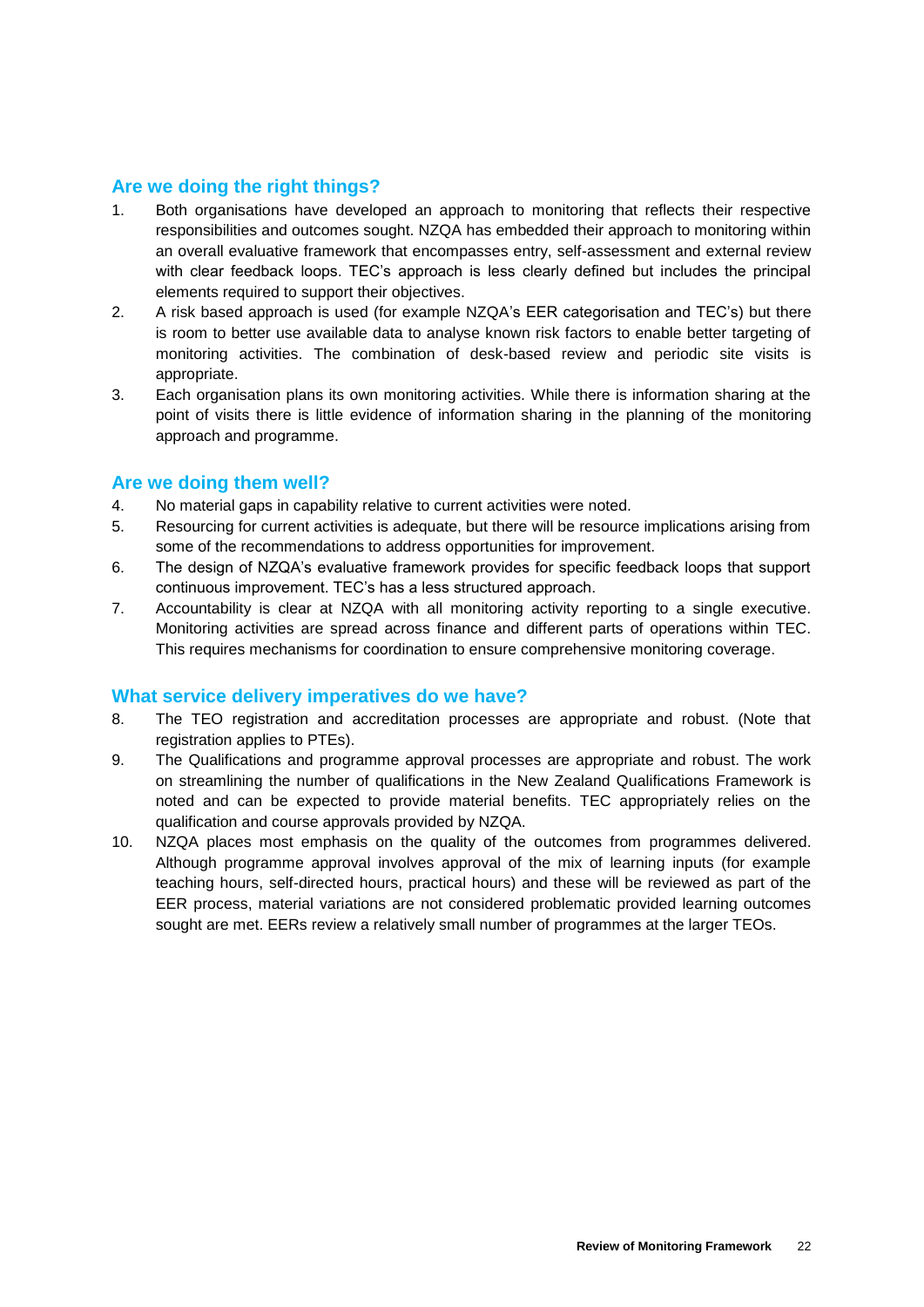- 11. TEC determines programme level funding in part on the learning inputs required. It relies on the EER process to review the quality of programme delivery. TEC undertakes its own reviews of EFTS delivered, and as a result of the issues arising from the recent TEO reviews has increased its review of learning inputs.
- 12. TEC has a strong focus on the viability of the TEIs in which the Crown has an ownership interest. The approach to monitoring is appropriate, although there is an opportunity to increase coordination with the investment planning team. TEC also monitor the viability of the larger PTEs, and ITOs.

#### **How do we measure how we are going?**

- 13. The EER is the principal tool used by NZQA as it leads to a whole of organisation view of the TEO performance and its corresponding category. This is a maturing process. It is risk based with the more capable TEOs receiving fewer visits. While there are issues with the reliability of the categorisation of TEOs it is noted that there is a consistency review that seeks to moderate the EER assessments. A review of sample EERs noted the strong developmental focus. Noting the issues for the recent TEO reviews there is an opportunity to tighten the focus on inputs and governance.
- 14. While the EER process underpinning the Category based system is of good quality there is concern the frequency of TEO reviews may not be sufficient to identify risk issues.
- 15. The TEC investment planning approach is relatively new. As such it is expected there will be learnings from its implementation that will further strengthen the approach.
- 16. Both organisations are diligent in the analysis and follow-up of complaints.
- 17. The TEC audit approach involving site visits occurs every 3-4 years for a TEO or sooner if required. The auditor's meet regularly with NZQA, TEC and Studylink to share their findings and keep each other abreast of emerging or current situations that require consideration from each respective agency.

### **What information is delivered and available and is it relevant and credible?**

- 18. TEO registration applications and the accompanying data are extensive and appropriate.
- 19. The TEO self-assessments reviewed showed a variety a quality levels. While these are important tools for setting an environment of responsibility and continuous development they have their limitations as evidence of capability and performance. EER reviewers must retain their professional scepticism and look for verifiable or corroborative evidence.
- 20. The SDR is a key data source that supports TEC, but also NZQA, MoE and other agencies. It is scheduled for a refresh which is an opportunity to address issues related to timing and relevance of data captured, as well as the technology platform.
- 21. Attestations relating to financial viability are received by NZQA and a Statutory Declaration relating to financial viability is received by TEC (for those TEOs not already providing formal reporting to Government.
- 22. TEC has a core analytics capability which it is seeking to utilise more effectively. NZQA has only recently started to develop its analytics capability. There is good work being undertaken in the identification of risk factors (such as complaints, changes in senior management/governance, merger and acquisition activity, rapidly expanding curriculum, rapid changes in student numbers, financial viability issues, persistent late reporting). Neither organisation is using currently analytics to the extent possible to help identify and direct monitoring issues and efforts.
- 23. There is good sharing of entity level information between NZQA and TEC.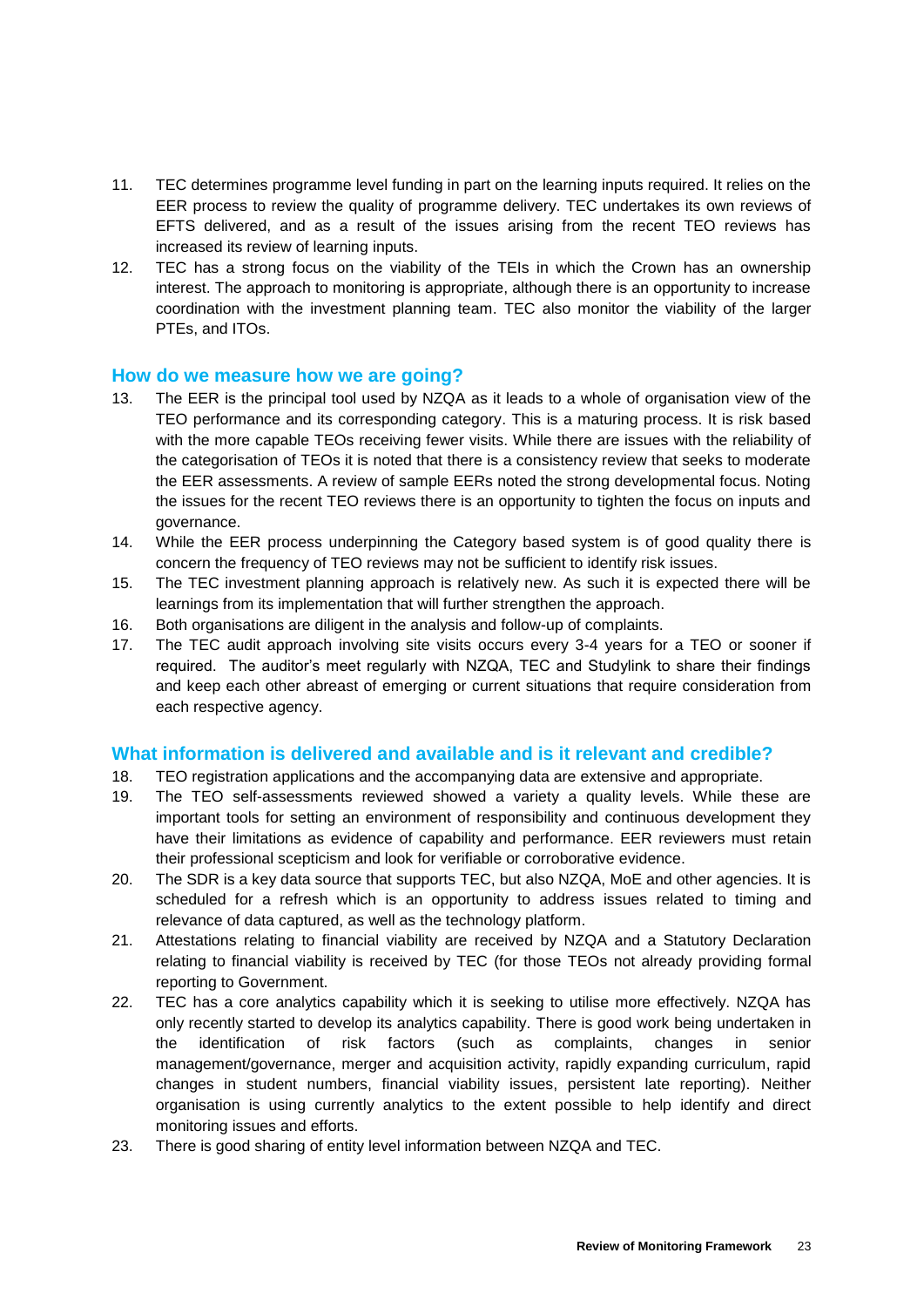## **Overall Conclusion on Findings**

The review concludes that the broad approach to monitoring TEOs has the principal elements expected of a comprehensive framework. It is a high trust model with a reliance on voluntary compliance. The educational outcomes aspect is anchored on the self-assessment and development approach inherent in the EER. Monitoring of funding has both a development focus (through Investment Plans) and an audit focus.

There is, however, a disconnect where the interests of the two organisations intersect around programme delivery. While NZQA's TEO review efforts in this area focus on the quality of the learning outcomes, TEC is also concerned that the input mix that supports a quality outcome is delivered. This is because funding at the programme level is driven by learning inputs, with the funding at the TEO level an outcome of the programme funding and the EFTS contracted to be delivered.

It is noted that some of the issues that arose in the earlier reviews conducted by TEC related to potential fraud. The current monitoring approach across both organisations is neither designed nor resourced to detect potential fraud. The recommendations made in those specific reviews, and augmented in this report, will assist in identifying material potential fraud. However, it should be noted that the resources required to identify potential fraud will be beyond both organisations' resources.

The application of the monitoring framework will also benefit from a strengthening of joint planning and the use of analytics, as well as a number of other opportunities for improvement. These are addressed in the recommendation section.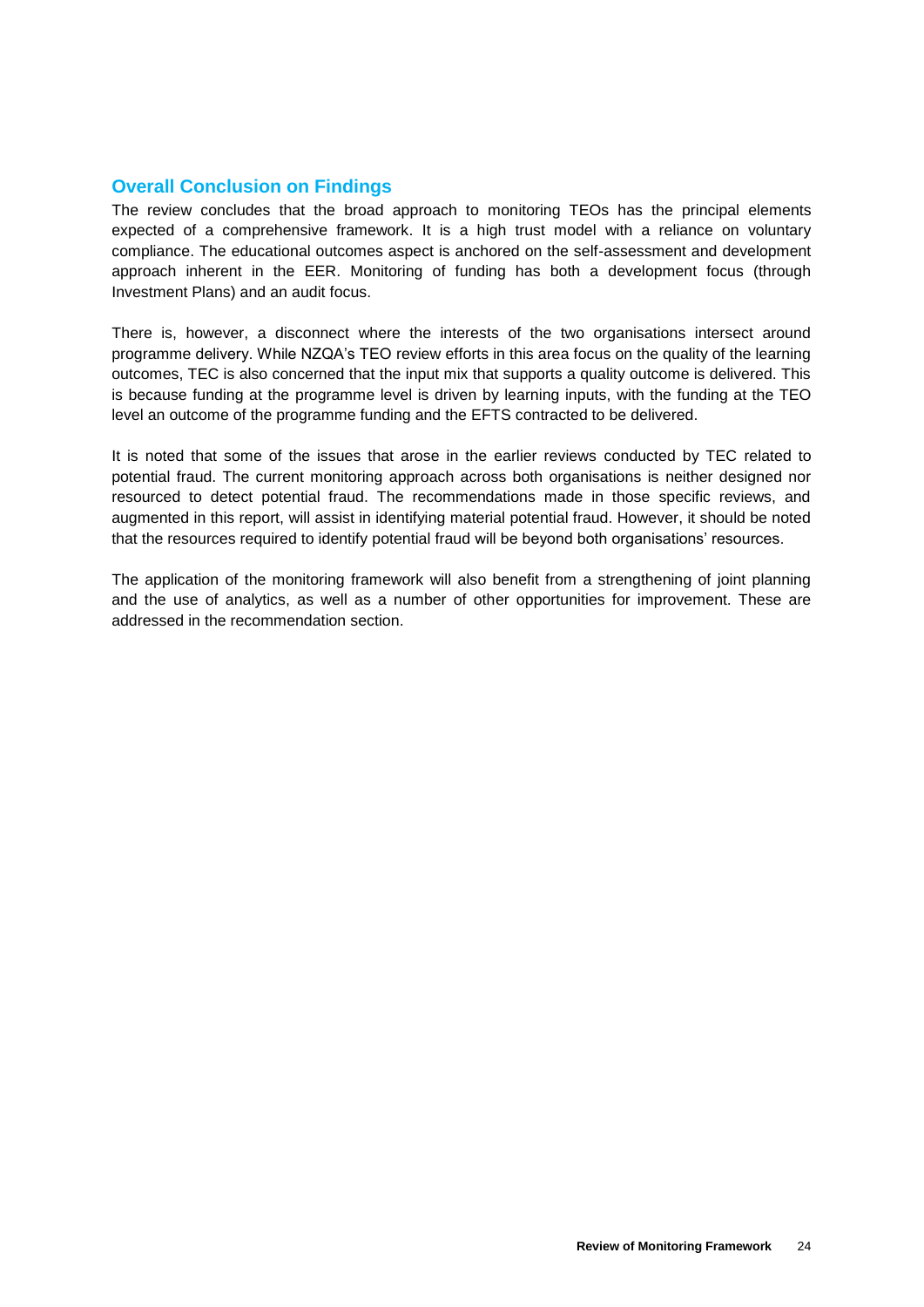# <span id="page-26-0"></span>7. Recommendations

The recommendations in this section comprise those for joint consideration as well as a number for each of NZQA and TEC to consider. Taken together, if implemented, the overall monitoring of TEOs will be strengthened.

#### **Joint recommendations**

- 1. It is recommended that NZQA and TEC jointly plan the overall approach to monitoring TEOs. The need for joint planning arises from the reliance that TEC places on the review activities of NZQA. A commitment to formal joint planning will enable coordinated risk assessment and enhance information sharing. It should help ensure that key risks receive appropriate focus from the organisation best placed to address them.
- 2. The joint planning process should resolve the required level of focus on the monitoring of programme inputs. While the NZQA focus on the quality of learner outcomes is appropriate, material departures in the actual course input mix from that proposed as part of the programme approval process raises questions about the credibility of that approval process. The requirement for re-approval of programmes where the mix of inputs materially changes should be enforced and result in funding adjustments.
- 3. There is significant scope to use data analytics more extensively, both in risk assessment, and also in identifying specific issues for review and investigation, including areas of potential fraud. NZQA has recently begun developing capability, and TEC has some existing core capabilities. It is questionable if each organisation on its own has the scale to sustain the desired capabilities. Both organisations should explore the case for a shared analytics capability.
- 4. Through the joint planning activity referred to above determine the additional level of review that may be required around programme input mix. TEC has a stronger interest in this matter than NZQA and must make its own decisions on the extent to which the EER process needs to be augmented by its own activities.

### **NZQA**

- 5. The risk framework for monitoring is in the early stages of development. This work should be completed as a priority, ideally as part of the joint approach referred to above.
- 6. NZQA should consider a greater focus on the mix of inputs as part of the EER process, including testing a larger number of programmes.
- 7. The analytics work on identifying risk factors should continue as a priority. This should be a key input into identifying TEOs for review and should influence the periodic review cycles currently driven by categorisation outcomes.

### **TEC**

- 8. Clarify where the overall accountability for monitoring of TEOs lies. Currently activities are dispersed over Finance (Audit), Crown Monitoring, and Investment Planning functions. This need not be structural change.
- 9. The SDR should be reviewed to ensure that the current data collection is fit for purpose. TEC and NZQA should engage with MoE through the SDR governance group to ensure the planned refresh fully supports its requirements.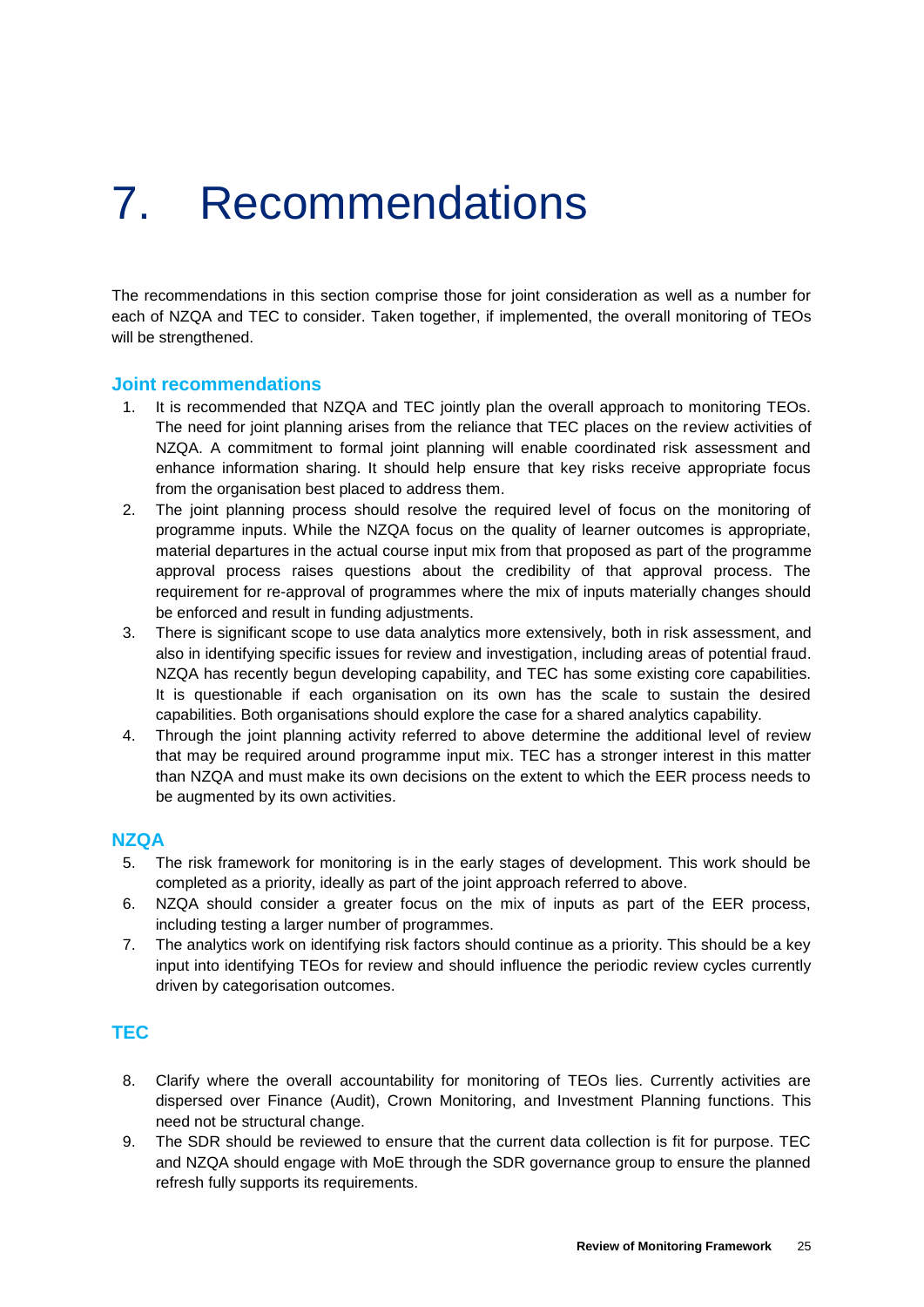10. TEC should obtain a single representation from TEO boards and Chief Executives attesting to compliance with funding conditions (including programme input mix) and the accuracy of reported SDR data.